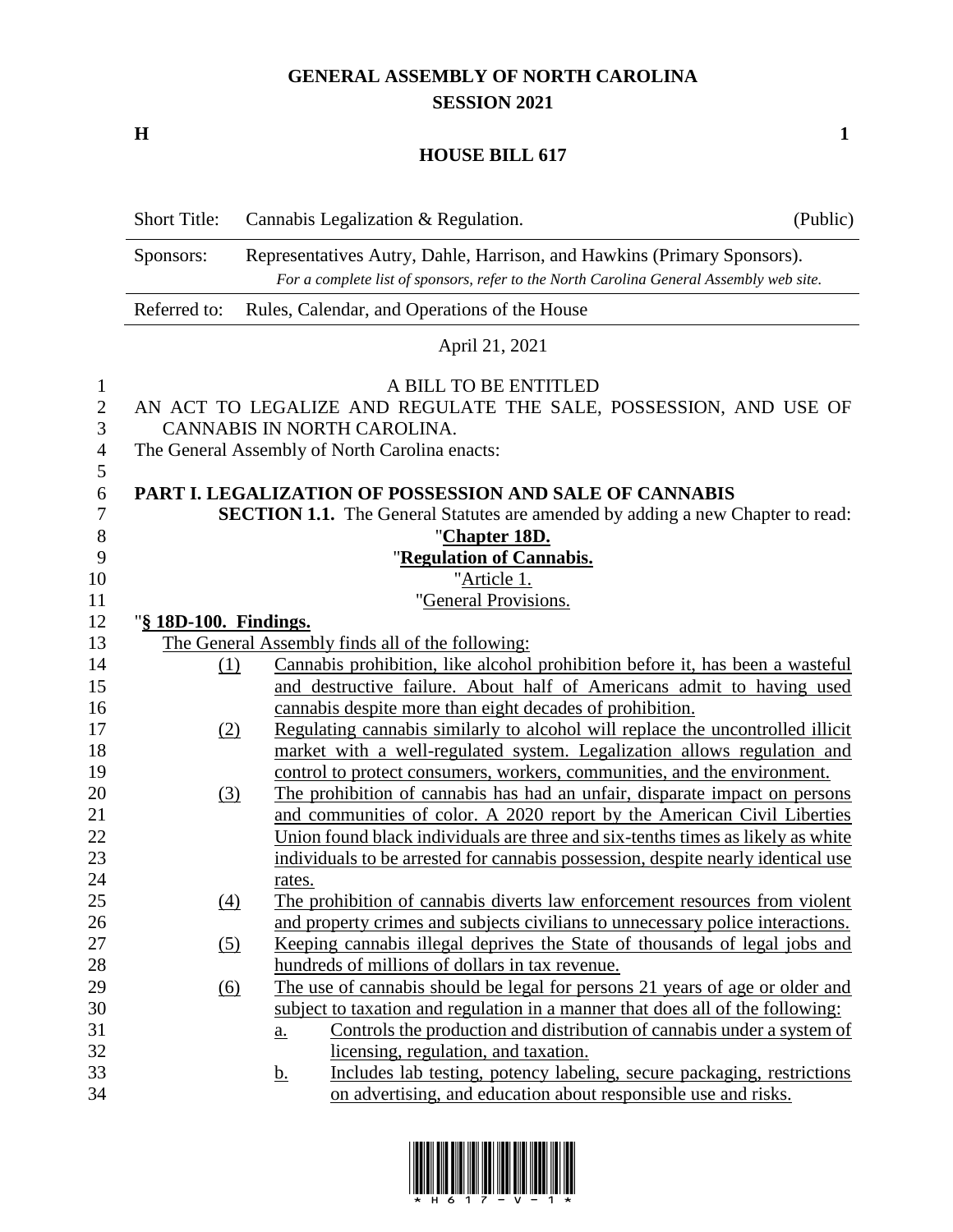|                                               | <b>General Assembly Of North Carolina</b><br><b>Session 2021</b>                                                                                          |  |  |
|-----------------------------------------------|-----------------------------------------------------------------------------------------------------------------------------------------------------------|--|--|
|                                               | Fosters a responsible industry, whereby businesses will only be<br>$\underline{c}$ .                                                                      |  |  |
|                                               | allowed to expand if they prioritize diversity, good wages,                                                                                               |  |  |
|                                               | sustainability, and community investment.                                                                                                                 |  |  |
|                                               | Promotes the participation of individuals most impacted by cannabis<br><u>d.</u>                                                                          |  |  |
| prohibition in the legal, regulated industry. |                                                                                                                                                           |  |  |
|                                               | Generates needed revenue, including to reinvest in communities that<br><u>e.</u>                                                                          |  |  |
|                                               | have been disproportionately impacted by prohibition, for substance                                                                                       |  |  |
|                                               | abuse treatment and education, and to train more law enforcement                                                                                          |  |  |
|                                               | officers to detect impaired driving.                                                                                                                      |  |  |
| (7)                                           | It is necessary to ensure consistency and fairness in the application of this                                                                             |  |  |
|                                               | Chapter throughout the State and that, therefore, the matters addressed by this                                                                           |  |  |
|                                               | Chapter are, except as specified herein, matters of statewide concern.                                                                                    |  |  |
| "§ 18D-101. Definitions.                      |                                                                                                                                                           |  |  |
|                                               | Unless the context requires otherwise, the following definitions apply in this Chapter:                                                                   |  |  |
| $\Omega$                                      | Cannabis. $-$ All parts of the plant of the genus cannabis, the seeds thereof, the                                                                        |  |  |
|                                               | resin extracted from any part of the plant, and every compound, manufacture,                                                                              |  |  |
|                                               | salt, derivative, mixture, or preparation of the plant, its seeds, or its resin,                                                                          |  |  |
|                                               | including cannabis concentrate. "Cannabis" does not include hemp, nor does                                                                                |  |  |
|                                               | it include fiber produced from the stalks, oil or cake made from the seeds of                                                                             |  |  |
|                                               | the plant, or sterilized seed of the plant, which is incapable of germination.                                                                            |  |  |
| (2)                                           | Cannabis accessories. – Any equipment, products, or materials of any kind                                                                                 |  |  |
|                                               | that are used, intended for use, or designed for use in planting, propagating,                                                                            |  |  |
|                                               | cultivating, growing, harvesting, composting, manufacturing, compounding,                                                                                 |  |  |
|                                               | converting, producing, processing, preparing, testing, analyzing, packaging,                                                                              |  |  |
|                                               | repackaging, storing, vaporizing, or containing cannabis, or for ingesting,                                                                               |  |  |
|                                               | inhaling, or otherwise introducing cannabis into the human body.                                                                                          |  |  |
| (3)                                           | Cannabis cultivation facility. – An entity registered to cultivate, prepare, and                                                                          |  |  |
|                                               | package cannabis and sell cannabis to other cannabis establishments but not                                                                               |  |  |
|                                               | to consumers. A cannabis cultivation facility may not produce cannabis                                                                                    |  |  |
|                                               | concentrates, tinctures, extracts, or other cannabis products unless it is also                                                                           |  |  |
|                                               | <u>licensed as a cannabis product manufacturing facility.</u>                                                                                             |  |  |
| (4)                                           | Cannabis delivery service. $-$ An entity registered to deliver cannabis to                                                                                |  |  |
|                                               | consumers.                                                                                                                                                |  |  |
| $\left( 5\right)$                             | Cannabis establishment. $-$ A cannabis cultivation facility, a cannabis delivery                                                                          |  |  |
|                                               | service, an on-site consumption establishment, a cannabis testing facility, a                                                                             |  |  |
|                                               | cannabis product manufacturing facility, a cannabis transporter, a retail                                                                                 |  |  |
|                                               | cannabis store, or any other type of cannabis business authorized and                                                                                     |  |  |
|                                               | registered by the Department.                                                                                                                             |  |  |
| (6)                                           | Cannabis product manufacturing facility. $-$ An entity registered to purchase                                                                             |  |  |
|                                               | cannabis; manufacture, prepare, and package cannabis products; and sell                                                                                   |  |  |
|                                               | cannabis and cannabis products to other cannabis establishments but not to                                                                                |  |  |
|                                               | consumers.                                                                                                                                                |  |  |
| (7)                                           | Cannabis products. – Products that are comprised of cannabis, cannabis<br>concentrate, or cannabis extract and other ingredients and are intended for use |  |  |
|                                               | or consumption, such as, but not limited to, edible products, ointments, and                                                                              |  |  |
|                                               |                                                                                                                                                           |  |  |
| (8)                                           | tinctures.<br>Cannabis testing facility. - An entity registered to test cannabis for potency                                                              |  |  |
|                                               | and contaminants.                                                                                                                                         |  |  |
| (9)                                           | Cannabis transporter. $-$ An entity registered to transport cannabis between                                                                              |  |  |
|                                               | cannabis establishments.                                                                                                                                  |  |  |
|                                               |                                                                                                                                                           |  |  |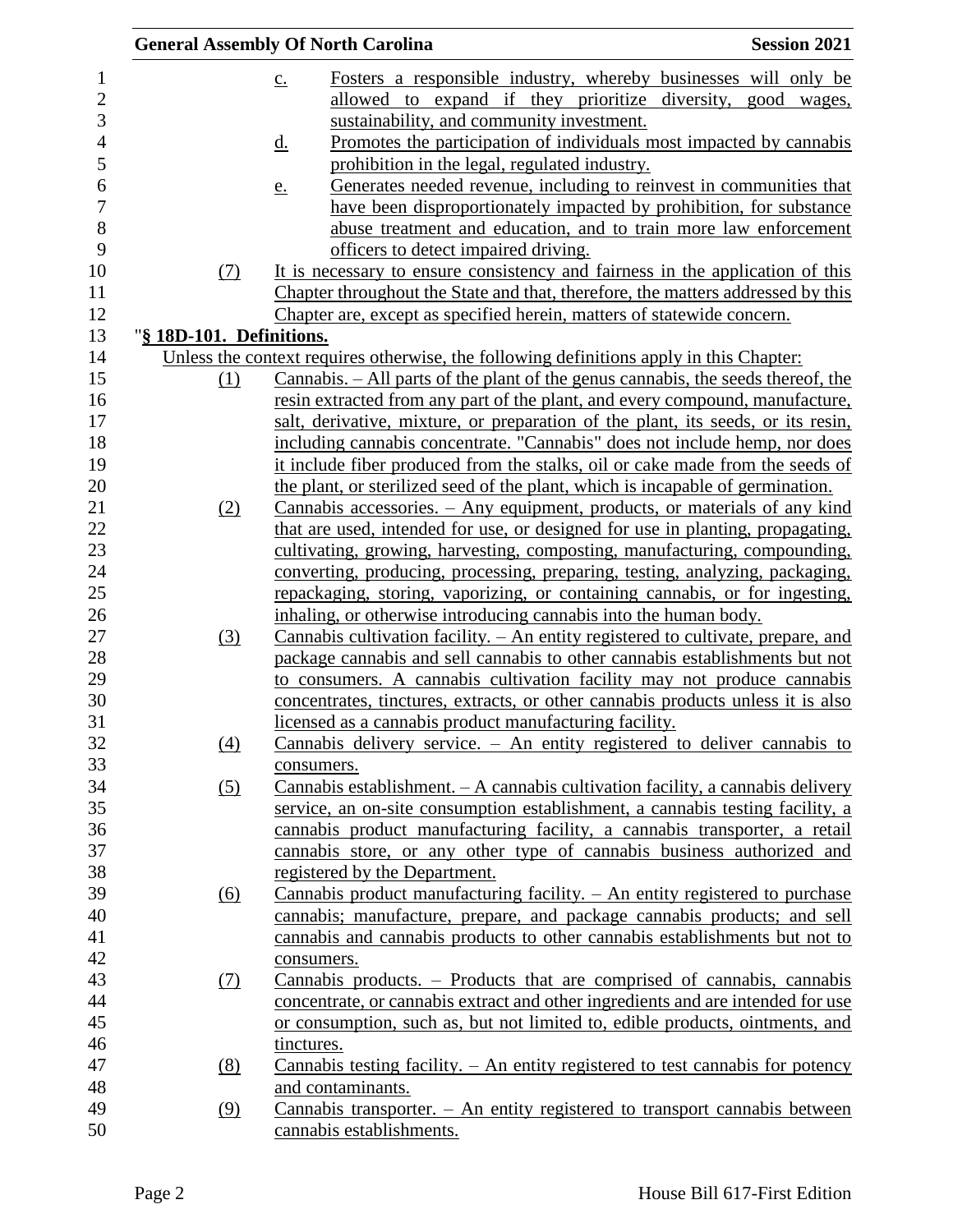|                            | <b>General Assembly Of North Carolina</b><br><b>Session 2021</b>                                  |
|----------------------------|---------------------------------------------------------------------------------------------------|
| (10)                       | Consumer. $-$ A person 21 years of age or older who purchases cannabis or                         |
|                            | cannabis products for personal use by persons 21 years of age or older, but not                   |
|                            | for resale.                                                                                       |
| (11)                       | Department. – The Department of Public Safety.                                                    |
| (12)                       | <u>Hemp. – The plant of the genus cannabis and any part of such plant, whether</u>                |
|                            | growing or not, with a delta-9 tetrahydrocannabinol concentration that does                       |
|                            | not exceed three-tenths percent (0.3%) on a dry weight basis of any part of the                   |
|                            | plant cannabis, or per volume or weight of cannabis product, or the combined                      |
|                            | percent of delta-9 tetrahydrocannabinol and tetrahydrocannabinolic acid in                        |
|                            | any part of the cannabis plant regardless of moisture content.                                    |
| (13)                       | Locality. $- A$ city or county.                                                                   |
| (14)                       | Office. – The Office of Social Equity.                                                            |
|                            | On-site consumption establishment. - An entity registered to sell cannabis or                     |
| (15)                       |                                                                                                   |
|                            | cannabis products for on-site consumption.                                                        |
| (16)                       | <u>Possession limit. – Any of the following amounts:</u>                                          |
|                            | Two ounces of cannabis in a form other than concentrated cannabis or<br>a.                        |
|                            | cannabis products.                                                                                |
|                            | Fifteen grams of concentrated cannabis.<br><u>b.</u>                                              |
|                            | Cannabis products containing no more than 2,000 milligrams of<br>$\underline{c}$ .                |
|                            | tetrahydrocannabinol.                                                                             |
|                            | Six cannabis plants.<br><u>d.</u>                                                                 |
|                            | Any additional cannabis produced by the person's cannabis plants<br>e.                            |
|                            | provided that the possession of any amount of cannabis in excess of 2                             |
|                            | ounces of cannabis, 15 grams of concentrated cannabis, and cannabis                               |
|                            | containing<br>than<br>2,000<br>milligrams<br>products<br>$\rm no$<br>more<br>of                   |
|                            | tetrahydrocannabinol must be limited to the same property where the                               |
|                            | plants were cultivated.                                                                           |
| (17)                       | <u>Public place. <math>-</math> Any place to which the general public has access. It does not</u> |
|                            | include an on-site consumption establishment.                                                     |
| (18)                       | Retail cannabis store. $-$ An entity registered to purchase cannabis from                         |
|                            | cannabis establishments and sell cannabis and cannabis products to                                |
|                            | consumers.                                                                                        |
| "§ 18D-102. Applicability. |                                                                                                   |
|                            | This Chapter does not apply to medical cannabis regulated under Article 43 of Chapter 90 of       |
| the General Statutes.      |                                                                                                   |
|                            | "Article 2.                                                                                       |
|                            | "Office of Social Equity.                                                                         |
|                            | "§ 18D-200. Creation of the Office of Social Equity.                                              |
|                            | There is established in the Department the Office of Social Equity. The Governor shall            |
|                            | appoint an Executive Director of the Office, who shall have at least five years of experience in  |
|                            | civil rights advocacy, civil rights litigation, or social justice.                                |
|                            | "§ 18D-201. Establishment of funds.                                                               |
| (a)                        | The following funds are established in the Department:                                            |
| (1)                        | The Community Reinvestment and Repair Fund.                                                       |
| (2)                        | The Social Equity Fund.                                                                           |
| (3)                        | The Cannabis Education and Technical Assistance Fund.                                             |
| (b)                        | No later than July 1 of each year, the Office shall produce and make publicly available           |
|                            | a report on how the Community Reinvestment and Repair Fund, Social Equity Fund, and               |
|                            | Cannabis Education and Technical Assistance Fund were allocated during the prior fiscal year.     |
| (c)                        | No later than November 1 of each year, the Office shall solicit public input on the               |
|                            | uses of the Community Reinvestment and Repair Fund, Social Equity Fund, and Cannabis              |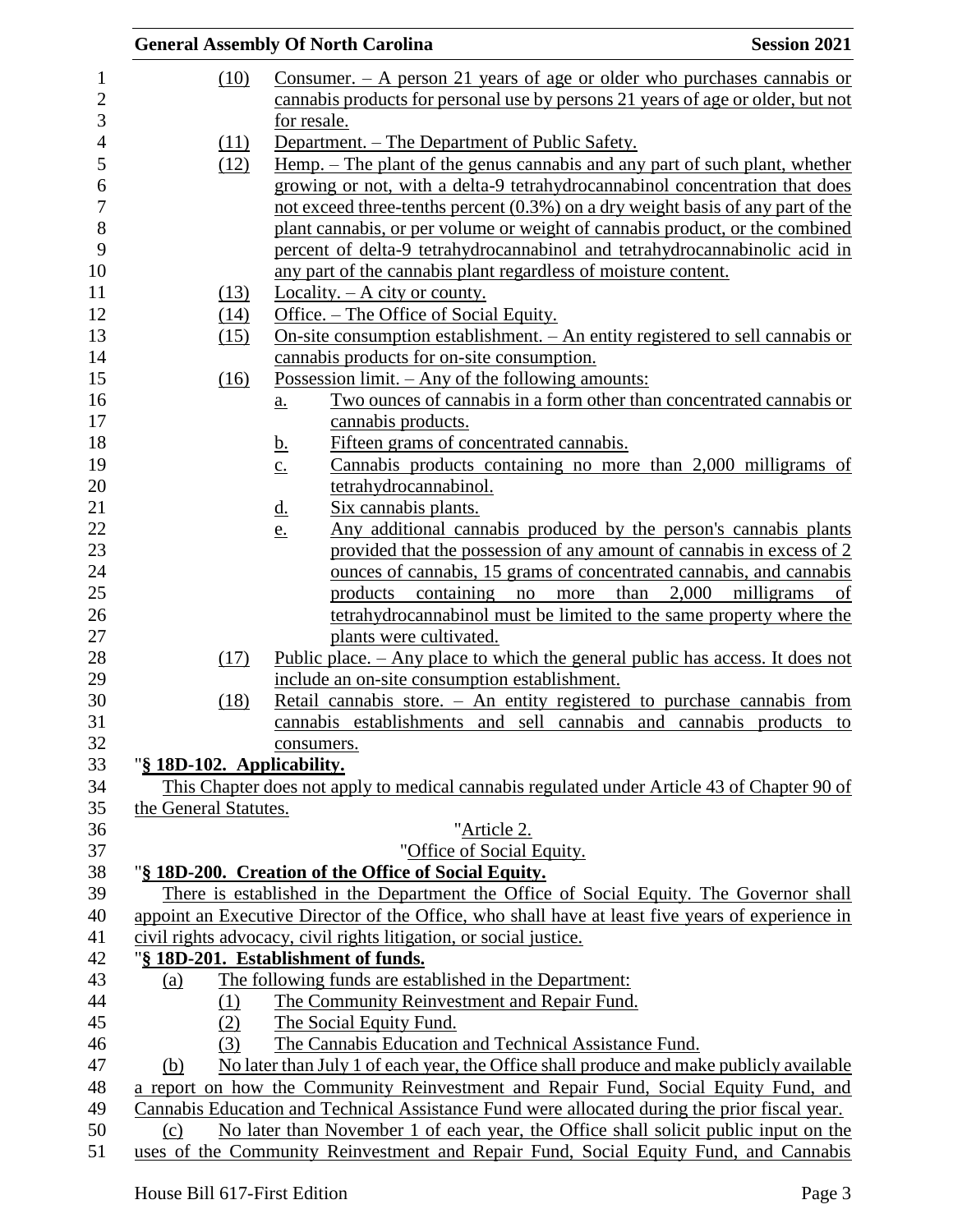|     | <b>Session 2021</b><br><b>General Assembly Of North Carolina</b>                                |  |
|-----|-------------------------------------------------------------------------------------------------|--|
|     | Education and Technical Assistance Fund. The Office of Social Equity shall publish a review of  |  |
|     | feedback received no later than December 15 of each year.                                       |  |
|     | "§ 18D-202. Powers and duties of the Office.                                                    |  |
|     | The Office shall promote and encourage full participation in the regulated cannabis industry    |  |
|     | by people from communities that have previously been disproportionately harmed by cannabis      |  |
|     | prohibition and enforcement in order to positively impact those communities. The Office shall   |  |
|     | have all of the following powers and duties:                                                    |  |
| (1) | Defining, by rule, the term "social equity applicant" and considering whether                   |  |
|     | the definition should include any or all of the following:                                      |  |
|     | Individuals with past convictions for a cannabis offense.<br>a.                                 |  |
|     | Individuals whose parent had a prior conviction for a cannabis offense.<br><u>b.</u>            |  |
|     | Individuals who have had a less than honorable discharge from the<br>$\underline{c}$ .          |  |
|     | military due to cannabis.                                                                       |  |
|     | Individuals from<br>$\underline{\mathrm{d}}$ .<br>tracts or other geographic<br>census<br>areas |  |
|     | disproportionately impacted by cannabis enforcement, poverty,                                   |  |
|     | unemployment, cannabis prohibition, mass incarceration, or systemic                             |  |
|     | racism.                                                                                         |  |
|     | Racial and ethnic minorities that have been disproportionately<br>e.                            |  |
|     | impacted by cannabis enforcement.                                                               |  |
|     | f.<br>Racial and ethnic minorities that have been disproportionately                            |  |
|     | excluded from the legal cannabis industry.                                                      |  |
| (2) | Administering the Community Reinvestment and Repair Fund to improve the                         |  |
|     | well-being of individuals and communities that have experienced a                               |  |
|     | disproportionate negative impact from poverty, unemployment, cannabis                           |  |
|     | prohibition and enforcement, mass incarceration, or systemic racism. Before                     |  |
|     | determining how funds from the Community Reinvestment and Repair Fund                           |  |
|     | will be allocated, the Office shall promote and hold public meetings in at least                |  |
|     | 10 of the census tract areas that have been significantly impacted by poverty,                  |  |
|     | unemployment, cannabis prohibition, mass incarceration, or systemic racism                      |  |
|     | to seek input on the communities' needs and priorities for the Community                        |  |
|     | Reinvestment and Repair Fund. The Office of Social Equity shall distribute                      |  |
|     | funds from the Community Reinvestment and Repair Fund in a manner that                          |  |
|     | improves the well-being of communities and individuals that have been                           |  |
|     | significantly impacted by poverty, unemployment, cannabis prohibition, mass                     |  |
|     | incarceration, or systemic racism. Permissible uses of the fund include, but                    |  |
|     | are not limited to, grants to nonprofit organizations or allocations to                         |  |
|     | government agencies for any of the following:                                                   |  |
|     | Housing assistance, including to promote home ownership among<br>$\underline{a}$ .              |  |
|     | members of minority groups that are underrepresented in home                                    |  |
|     | ownership due to redlining or discrimination.                                                   |  |
|     | Reentry services, including job training and placement.<br><u>b.</u>                            |  |
|     | Scholarship assistance for low-income students.                                                 |  |
|     | $\frac{c}{d}$<br>Grants to community-based organizations to provide services to                 |  |
|     | prevent violence, support youth development, provide<br>early                                   |  |
|     | intervention for youth and families, and promote community stability                            |  |
|     | and safety.                                                                                     |  |
|     | Legal or civic aid.<br><u>e.</u>                                                                |  |
| (3) | Administering the Social Equity Fund to issue zero-interest loans and grants                    |  |
|     | to social equity applicants and cannabis establishments owned and operated                      |  |
|     | by social equity applicants.                                                                    |  |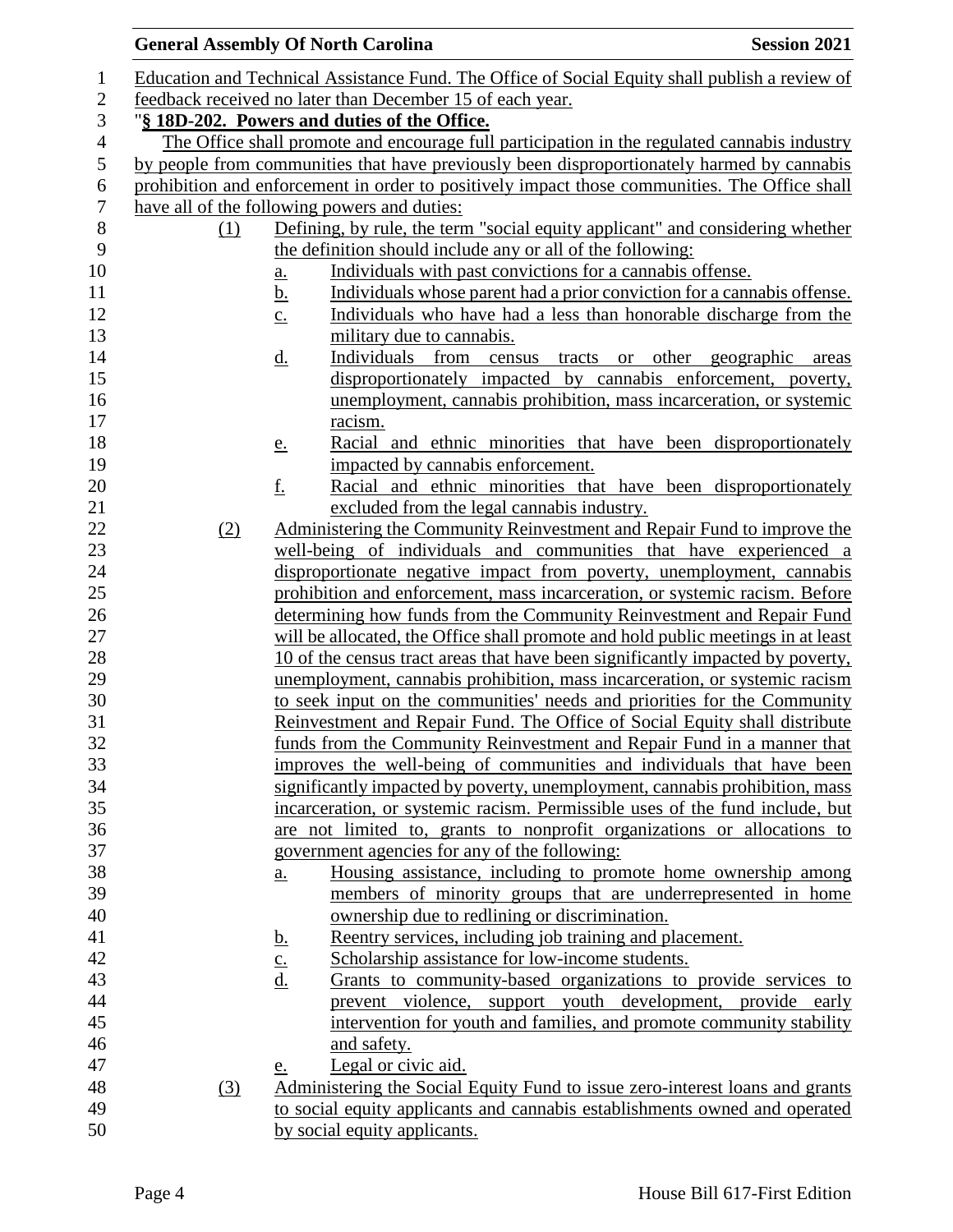|                  | <b>Session 2021</b><br><b>General Assembly Of North Carolina</b>                                                                                                                          |
|------------------|-------------------------------------------------------------------------------------------------------------------------------------------------------------------------------------------|
| $\left(4\right)$ | Administering the Cannabis Education and Technical Assistance Fund to                                                                                                                     |
|                  | provide free or low-cost training, education, and technical assistance for                                                                                                                |
|                  | individuals working in the cannabis industry or owning a cannabis                                                                                                                         |
|                  | establishment, with a focus on individuals who would qualify as social equity                                                                                                             |
|                  | applicants.                                                                                                                                                                               |
| (5)              | Advising the Department regarding regulations, including advising against                                                                                                                 |
|                  | implementing regulations and financial requirements that unnecessarily                                                                                                                    |
|                  | impose financial burdens that undermine the purposes of this Chapter and                                                                                                                  |
|                  | providing recommendations on regulations related to diversity, social equity                                                                                                              |
|                  | applications, and the Race to the Top scoring system.                                                                                                                                     |
| (6)              | Producing reports and recommendations on diversity and equity in the legal                                                                                                                |
|                  | cannabis economy, including in ownership, management, and employment.                                                                                                                     |
| (7)              | Investigating whether businesses are adhering to their obligations, including                                                                                                             |
|                  | those undertaken as part of the Race to the Top scoring system, and                                                                                                                       |
|                  | recommending corrective action or discipline if they fail to do so, which may                                                                                                             |
|                  | include a suspension or revocation of licenses.                                                                                                                                           |
|                  | "Article 3.                                                                                                                                                                               |
|                  | "Registration and Licensure.                                                                                                                                                              |
|                  | "§ 18D-300. Registration with the Department.                                                                                                                                             |
| (a)              | Each application or renewal application for an annual registration to operate a                                                                                                           |
|                  | cannabis establishment shall be submitted to the Department. A renewal application may be                                                                                                 |
|                  | submitted up to 90 days prior to the expiration of the cannabis establishment's registration.                                                                                             |
| (b)              | The Department shall begin accepting and processing applications to operate cannabis                                                                                                      |
|                  | establishments from social equity applicants one year after the effective date of this Chapter.                                                                                           |
| (c)              | The Department may begin accepting and processing applications to operate cannabis                                                                                                        |
|                  | establishments from applicants other than social equity applicants no earlier than one year and                                                                                           |
|                  | 180 days after the effective date of this Chapter.                                                                                                                                        |
| (d)              | Upon receiving an application or renewal application for a cannabis establishment,                                                                                                        |
|                  | the Department shall immediately forward a copy of each application and half of the registration                                                                                          |
|                  | application fee to the local regulatory authority for the locality in which the applicant desires to                                                                                      |
|                  | operate the cannabis establishment, unless the locality has not designated a local regulatory                                                                                             |
| authority.       |                                                                                                                                                                                           |
| (e)              | Within 120 days after receiving an application or renewal application, the Department                                                                                                     |
|                  | shall issue an annual registration or a conditional registration to the applicant, unless the                                                                                             |
|                  | Department finds the applicant is not in compliance with rules enacted by the Department or the                                                                                           |
|                  | Department is notified by the relevant locality that the applicant is not in compliance with                                                                                              |
|                  | ordinances and regulations in effect at the time of application.                                                                                                                          |
| (f)              | Applicants may apply for conditional approval if they have not purchased or leased                                                                                                        |
|                  | the property where their cannabis establishment would be located. If the applicant is otherwise                                                                                           |
|                  | qualified, the Department shall provide conditional approval. Once the applicant provides the                                                                                             |
|                  | Department with a completed, supplemental application that includes the premises, the<br>Department shall forward the information to the local regulatory authority and approve or reject |
|                  | the final application within 45 days from the date of submission.                                                                                                                         |
| (g)              | Upon denial of an application, the Department shall notify the applicant in writing of                                                                                                    |
|                  | the specific reason for its denial.                                                                                                                                                       |
| (h)              | Cannabis establishments, and the books and records maintained and created by                                                                                                              |
|                  | cannabis establishments, are subject to inspection by the Department.                                                                                                                     |
|                  | "§ 18D-301. Licensure and local control.                                                                                                                                                  |
| (a)              | An on-site consumption establishment shall only operate if the local regulatory                                                                                                           |
|                  | authority in the locality where it is located issued a permit, license, or registration that expressly                                                                                    |
|                  | allows the operation of the on-site consumption establishment.                                                                                                                            |
|                  |                                                                                                                                                                                           |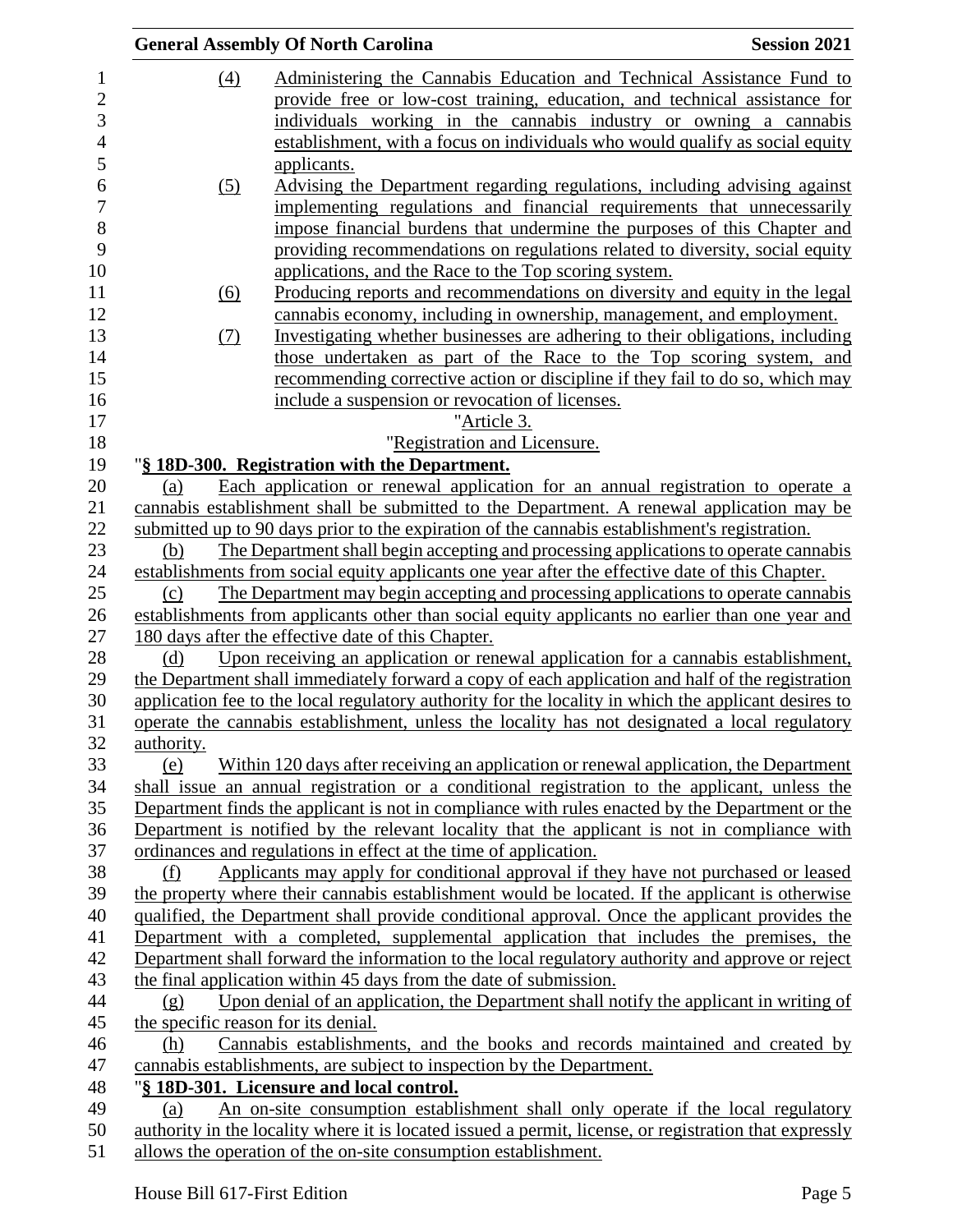|                  |                                   | <b>General Assembly Of North Carolina</b>                                                                                                         | <b>Session 2021</b> |
|------------------|-----------------------------------|---------------------------------------------------------------------------------------------------------------------------------------------------|---------------------|
| 1                | (b)                               | Except as provided in this subsection, a locality may prohibit the operation of any or                                                            |                     |
| $\boldsymbol{2}$ |                                   | all types of cannabis establishments within its jurisdiction through the enactment of an ordinance.                                               |                     |
| 3                |                                   | A locality's prohibition on cannabis establishments shall not prohibit transportation through the                                                 |                     |
| $\overline{4}$   |                                   | locality or deliveries within the locality by cannabis establishments located in other jurisdictions.                                             |                     |
| 5                | (c)                               | A locality may enact ordinances or regulations not in conflict with this Chapter, or                                                              |                     |
| 6                |                                   | with rules enacted pursuant to this Chapter, governing the time, place, manner, and number of                                                     |                     |
| $\boldsymbol{7}$ |                                   | cannabis establishment operations. A locality may establish civil penalties for violation of an                                                   |                     |
| 8                |                                   | ordinance or regulations governing the time, place, and manner of a cannabis establishment that                                                   |                     |
| 9                | may operate in such locality.     |                                                                                                                                                   |                     |
| 10               | (d)                               | No locality may negotiate or enter into a host community agreement with a cannabis                                                                |                     |
| 11               |                                   | establishment or a cannabis establishment applicant. As used in this subsection, a "host                                                          |                     |
| 12               |                                   | community agreement" means an agreement that the cannabis establishment or applicant provide                                                      |                     |
| 13               |                                   | monies, donations, in-kind contributions, services, or anything of value to the locality.                                                         |                     |
| 14               |                                   | "Article 4.                                                                                                                                       |                     |
| 15               |                                   | "Possession and Use of Cannabis.                                                                                                                  |                     |
| 16               |                                   | "§ 18D-400. Personal use of cannabis.                                                                                                             |                     |
| 17               |                                   | Notwithstanding any other provision of law, except as otherwise provided in this Chapter,                                                         |                     |
| 18               |                                   | the following acts are not unlawful and shall not be a criminal or civil offense under State law or                                               |                     |
| 19               |                                   | an ordinance of any locality, or be a basis for seizure or forfeiture of assets under State law, for                                              |                     |
| 20               | persons 21 years of age or older: |                                                                                                                                                   |                     |
| 21               | (1)                               | Possessing, consuming, ingesting, smoking, growing, using, processing,                                                                            |                     |
| 22               |                                   | purchasing, or transporting an amount of cannabis that does not exceed the                                                                        |                     |
| 23<br>24         |                                   | possession limit.                                                                                                                                 |                     |
| 25               | (2)                               | Transferring an amount of cannabis that does not exceed the possession limit<br>to a person who is 21 years of age or older without remuneration. |                     |
| 26               | (3)                               | Controlling property where actions described by this section occur.                                                                               |                     |
| 27               | (4)                               | Assisting another person who is 21 years of age or older in any of the acts                                                                       |                     |
| 28               |                                   | described in this section.                                                                                                                        |                     |
| 29               |                                   | "§ 18D-401. Restrictions on personal cultivation; penalty.                                                                                        |                     |
| 30               | <u>(a)</u>                        | It is unlawful to cultivate cannabis plants in any of the following ways:                                                                         |                     |
| 31               | (1)                               | Cannabis plants may not be cultivated in a location where the plants are                                                                          |                     |
| 32               |                                   | subject to public view, including view from another private property, without                                                                     |                     |
| 33               |                                   | the use of binoculars, aircraft, or other optical aids.                                                                                           |                     |
| 34               | (2)                               | A person who cultivates cannabis must take reasonable precautions to ensure                                                                       |                     |
| 35               |                                   | the plants are secure from unauthorized access and access by a person under                                                                       |                     |
| 36               |                                   | 21 years of age. For purposes of illustration and not limitation, cultivating                                                                     |                     |
| 37               |                                   | cannabis in an enclosed, locked space that persons under 21 years of age do                                                                       |                     |
| 38               |                                   | not possess a key to constitutes reasonable precautions.                                                                                          |                     |
| 39               | (3)                               | Cannabis cultivation may only occur on property lawfully in possession of the                                                                     |                     |
| 40               |                                   | cultivator or with the consent of the person in lawful possession of the                                                                          |                     |
| 41               |                                   | property.                                                                                                                                         |                     |
| 42               | (b)                               | A person who violates subsection (a) of this section is guilty of an infraction,                                                                  |                     |
| 43               |                                   | punishable by a fine of up to seven hundred fifty dollars (\$750.00) or up to 75 hours of                                                         |                     |
| 44               | community service.                |                                                                                                                                                   |                     |
| 45<br>46         |                                   | "§ 18D-402. Public smoking prohibited; penalty.<br>It is unlawful to smoke cannabis in a public place.                                            |                     |
| 47               | (a)<br>(b)                        | It is unlawful to smoke cannabis in an area of an on-site consumption establishment                                                               |                     |
| 48               |                                   | where cannabis smoking is prohibited.                                                                                                             |                     |
| 49               | (c)                               | A person who violates this section is guilty of an infraction, punishable by a fine of                                                            |                     |
| 50               |                                   | up to fifty dollars (\$50.00) or up to five hours of community service.                                                                           |                     |
| 51               |                                   | "§ 18D-403. Consuming cannabis while operating a moving vehicle prohibited; penalty.                                                              |                     |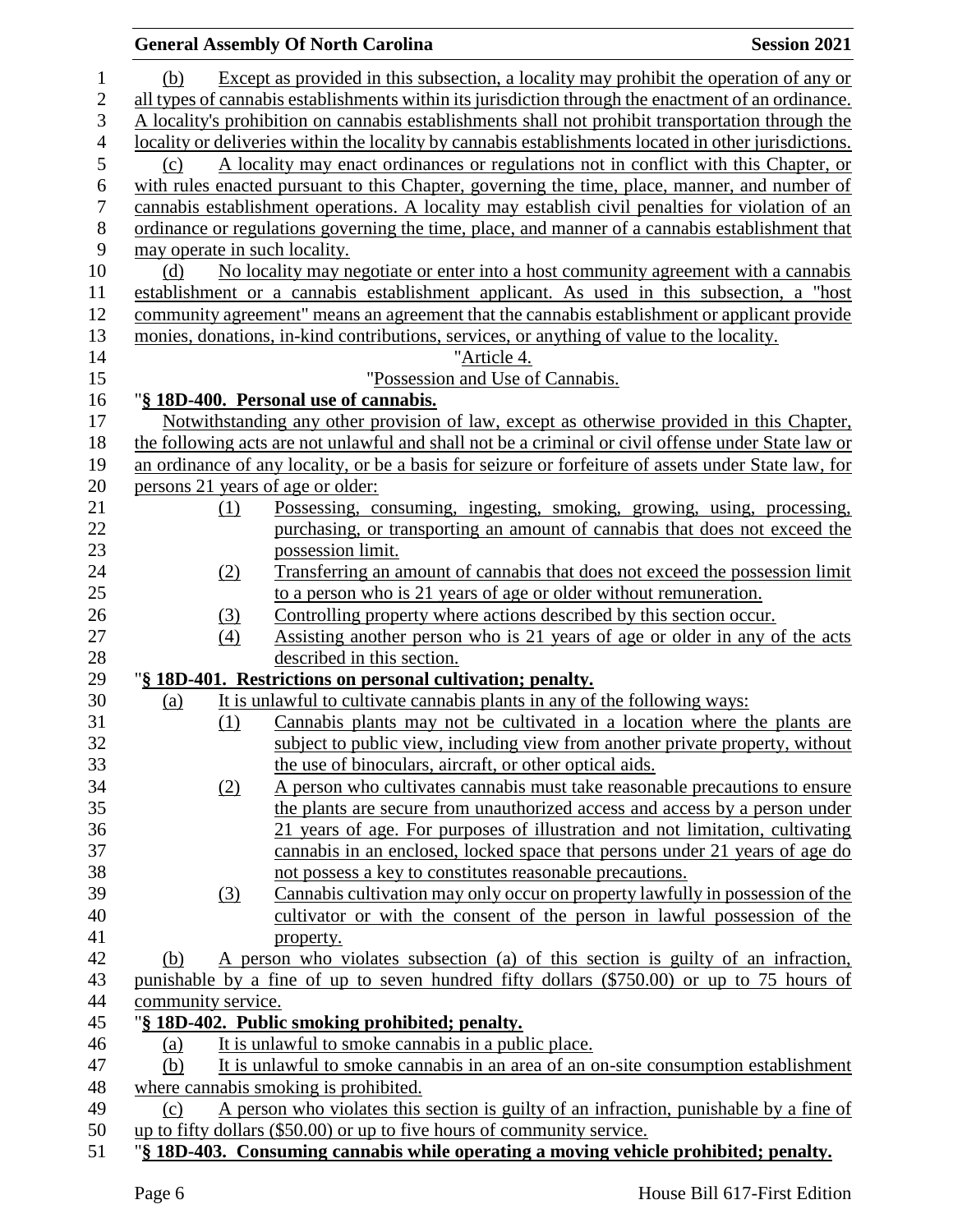|                         | <b>General Assembly Of North Carolina</b>                                                            | <b>Session 2021</b> |
|-------------------------|------------------------------------------------------------------------------------------------------|---------------------|
| (a)                     | No person shall consume cannabis while operating or driving a motor vehicle, boat,                   |                     |
|                         | vessel, aircraft, or other motorized device used for transportation.                                 |                     |
| (b)                     | Unless the conduct is covered under some other provision of law providing greater                    |                     |
|                         | punishment, a person who violates subsection (a) of this section, and only consumed cannabis,        |                     |
|                         | is guilty of an infraction, punishable as follows:                                                   |                     |
| (1)                     | For a first offense, any or all of the following:                                                    |                     |
|                         | A fine of not more than two hundred fifty dollars (\$250.00).<br>$a_{\cdot}$                         |                     |
|                         | Not more than 25 hours of community service.<br><u>b.</u>                                            |                     |
|                         | Suspension of the person's drivers license for up to six months.<br>$\underline{c}$ .                |                     |
| (2)                     | For a second or subsequent offense, any or all of the following:                                     |                     |
|                         | A fine of not more than five hundred dollars (\$500.00).<br><u>a.</u>                                |                     |
|                         | <u>b.</u><br>Not more than 50 hours of community service.                                            |                     |
|                         | Suspension of the person's drivers license for up to one year.<br>c.                                 |                     |
|                         | "§ 18D-404. False identification; penalty.                                                           |                     |
| (a)                     | A person who is under 21 years of age may not present or offer to a cannabis                         |                     |
|                         | establishment or the cannabis establishment's agent or employee any written or oral evidence of      |                     |
|                         | age that is false, fraudulent, or not actually the minor's own for either of the following purposes: |                     |
| (1)                     | Purchasing, attempting to purchase, or otherwise procuring or attempting to                          |                     |
|                         | procure cannabis.                                                                                    |                     |
| (2)                     | Gaining access to a cannabis establishment.                                                          |                     |
| (b)                     | A person who violates this section is guilty of an infraction, punishable by a fine of               |                     |
|                         | not more than one hundred fifty dollars (\$150.00) or up to 15 hours of community service.           |                     |
|                         | "§ 18D-405. Unlawful cannabis extraction; penalty.                                                   |                     |
| (a)                     | No person, other than a cannabis product manufacturing facility complying with this                  |                     |
|                         | Chapter and Department rules, may perform solvent-based extractions on cannabis using solvents       |                     |
|                         | other than water, glycerin, propylene glycol, vegetable oil, or food-grade ethanol.                  |                     |
| (b)                     | No person may extract compounds from cannabis using ethanol in the presence or                       |                     |
| vicinity of open flame. |                                                                                                      |                     |
| (c)                     | A person who violates this section is guilty of a Class E felony, which shall include a              |                     |
|                         | fine of not more than five thousand dollars (\$5,000).                                               |                     |
|                         | "§ 18D-406. Cannabis accessories authorized.                                                         |                     |
| (a)                     | Except as provided in this section, notwithstanding any other provision of law, it is                |                     |
|                         | not unlawful and shall not be an offense under State law or an ordinance of any locality, or be a    |                     |
|                         | basis for seizure or forfeiture of assets under State law, for persons 21 years of age or older to   |                     |
|                         | manufacture, possess, possess with intent to distribute, or purchase cannabis accessories or to      |                     |
|                         | distribute or sell cannabis accessories to a person who is 21 years of age or older.                 |                     |
| (b)                     | Except as provided in this section, a person who is 21 years of age or older is                      |                     |
|                         | authorized to manufacture, possess, and purchase cannabis accessories and to distribute or sell      |                     |
|                         | cannabis accessories to a person who is 21 years of age or older. This section is intended to meet   |                     |
|                         | the requirements of section 863 of Title 21 of the United States Code by authorizing, under State    |                     |
|                         | law, any person in compliance with this Chapter to manufacture, possess, or distribute cannabis      |                     |
| accessories.            |                                                                                                      |                     |
| (c)                     | No person may manufacture, distribute, or sell cannabis accessories that violate rules               |                     |
|                         | adopted by the Department. A first offense under this section is an infraction, punishable by a      |                     |
|                         | fine of up to one thousand dollars $(\$1,000)$ and forfeiture of the cannabis accessories. A second  |                     |
|                         | or subsequent offense of this section is a Class A1 misdemeanor punishable by a fine of up to        |                     |
|                         | five thousand dollars (\$5,000), up to 180 days in jail, or both, and forfeiture of the cannabis     |                     |
| accessories.            |                                                                                                      |                     |
|                         | "\\$ 18D-407. Purchasing of cannabis or cannabis accessories unlawful in certain cases;              |                     |
|                         | penalties; treatment and education programs and services.                                            |                     |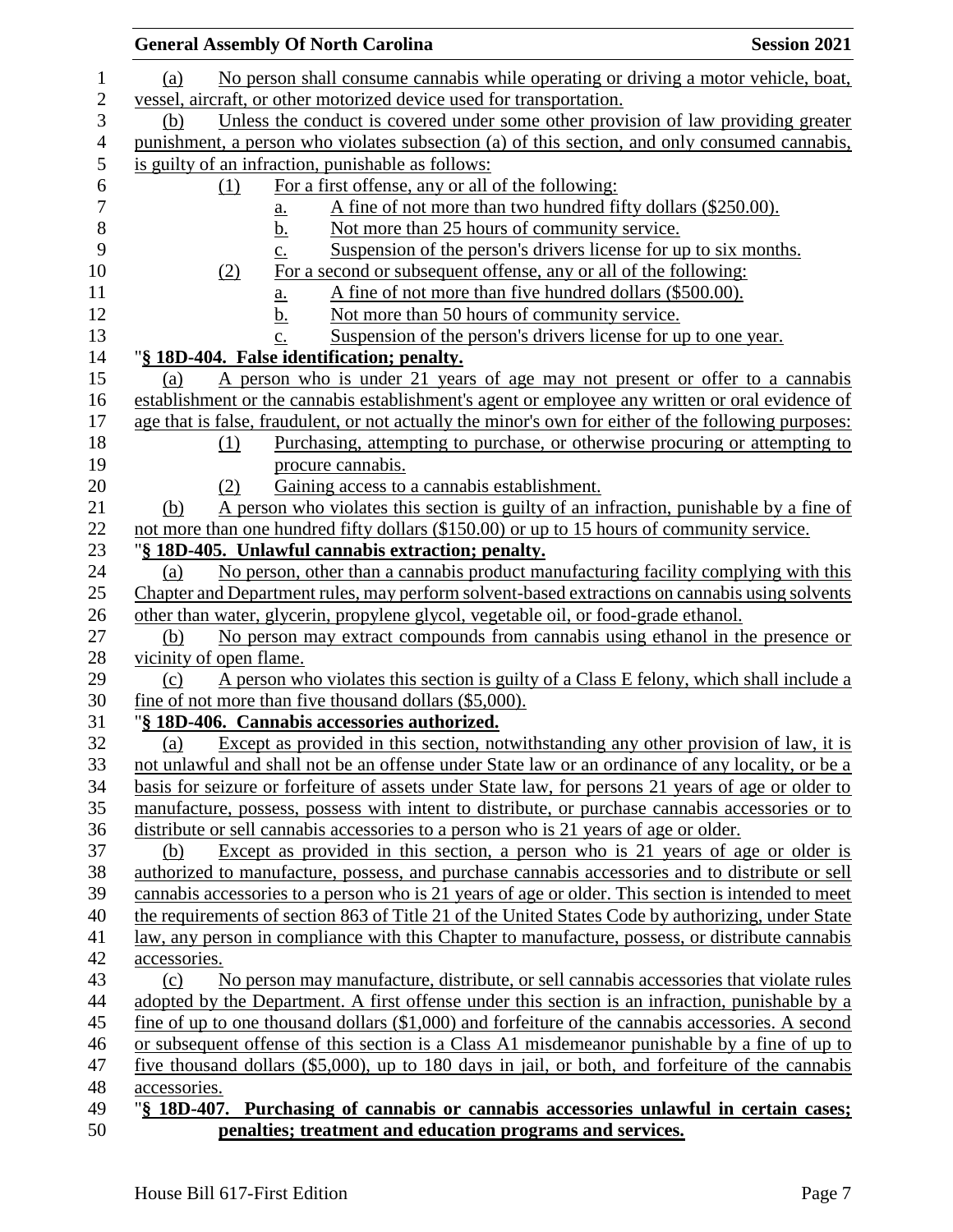|                  | <b>General Assembly Of North Carolina</b>                                                              | <b>Session 2021</b> |
|------------------|--------------------------------------------------------------------------------------------------------|---------------------|
| 1                | No person to whom cannabis or cannabis accessories may not lawfully be sold under<br>(a)               |                     |
| $\overline{c}$   | this Chapter shall consume, purchase, or possess, or attempt to consume, purchase, or possess,         |                     |
| 3                | any cannabis or cannabis accessories.                                                                  |                     |
| 4                | Any person 18 years of age or older who violates subsection (a) of this section is<br>(b)              |                     |
| 5                | guilty of an infraction, punishable by a fine of up to twenty-five dollars (\$25.00) or up to five     |                     |
| $\boldsymbol{6}$ | hours of community service. Additionally, the person shall be ordered to enter a substance abuse       |                     |
| $\boldsymbol{7}$ | treatment or education program or both, if available, that in the opinion of the court best suits the  |                     |
| $8\,$            | needs of the person.                                                                                   |                     |
| 9                | Any juvenile who violates subsection (a) of this section is guilty of an infraction,<br>(c)            |                     |
| 10               | punishable by a fine of up to twenty-five dollars (\$25.00) or up to five hours of community           |                     |
| 11               | service. Additionally, the juvenile shall be ordered to enter a substance abuse treatment or           |                     |
| 12               | education program or both, if available, that in the opinion of the court best suits the needs of the  |                     |
| 13               | juvenile.                                                                                              |                     |
| 14               | "§ 18D-408. Nondiscrimination for personal use of cannabis.                                            |                     |
| 15               | A person shall not be subject to arrest, prosecution, or penalty in any manner, or be<br>(a)           |                     |
| 16               | denied any right or privilege, including, but not limited to, disciplinary action by a business,       |                     |
| 17               | occupational, or professional licensing board or bureau, solely for conduct permitted under this       |                     |
| 18               | Chapter.                                                                                               |                     |
| 19               | Except as provided in this section, neither the State nor any of its political<br>(b)                  |                     |
| 20               | subdivisions may impose any penalty or deny any benefit or entitlement for conduct permitted           |                     |
| 21               | under this Chapter or for the presence of cannabinoids or cannabinoid metabolites in the urine,        |                     |
| 22               | blood, saliva, breath, hair, or other tissue or fluid of a person who is 21 years of age or older.     |                     |
| 23               | Except as provided in this section, the State nor any of its political subdivisions may<br>(c)         |                     |
| 24               | deny a drivers license, a professional license, housing assistance, social services, or other benefits |                     |
| 25               | based on cannabis use or for the presence of cannabinoids or cannabinoid metabolites in the            |                     |
| 26               | urine, blood, saliva, breath, hair, or other tissue or fluid of a person who is 21 years of age or     |                     |
| 27               | older.                                                                                                 |                     |
| 28               | Notwithstanding any provision of law to the contrary, a person shall not be denied<br>(d)              |                     |
| 29               | custody of or visitation with a minor for acting in accordance with this Chapter, unless the           |                     |
| 30               | person's behavior is such that it creates an unreasonable danger to the minor that can be clearly      |                     |
| 31               | articulated and substantiated.                                                                         |                     |
| 32               | Except as provided in this section, neither the State nor any of its political<br>(e)                  |                     |
| 33               | subdivisions may deny employment or a contract to a person for engaging in conduct permitted           |                     |
| 34               | under this Chapter for a prior conviction for a nonviolent cannabis offense that does not involve      |                     |
| 35               | distribution to minors, or for testing positive for the presence of cannabinoids or cannabinoid        |                     |
| 36               | metabolites in the urine, blood, saliva, breath, hair, or other tissue or fluid of the individual's    |                     |
| 37               | body.                                                                                                  |                     |
| 38               | For the purposes of medical care, including organ and tissue transplants, the use of<br>(f)            |                     |
| 39               | cannabis does not constitute the use of an illicit substance or otherwise disqualify a person from     |                     |
| 40               | needed medical care and may only be considered with respect to evidence-based clinical criteria.       |                     |
| 41               | Notwithstanding any provision of law to the contrary, unless there is a specific finding<br>(g)        |                     |
| 42               | that the individual's use, cultivation, or possession of cannabis could create a danger to the         |                     |
| 43               | individual or another person, it shall not be a violation of conditions of parole, probation, or       |                     |
| 44               | pretrial release to do either of the following:                                                        |                     |
| 45               | Engage in conduct allowed by this Chapter.<br>(1)                                                      |                     |
| 46               | Test positive for cannabis, delta-9 tetrahydrocannabinol, or any other<br>(2)                          |                     |
| 47               | cannabinoid or metabolite of cannabis.                                                                 |                     |
| 48               | This section does not do any of the following:<br><u>(h)</u>                                           |                     |
| 49               | Prevent a government employer from disciplining an employee or contractor<br>(1)                       |                     |
| 50               | for ingesting cannabis in the workplace or for working while impaired by                               |                     |
| 51               | cannabis.                                                                                              |                     |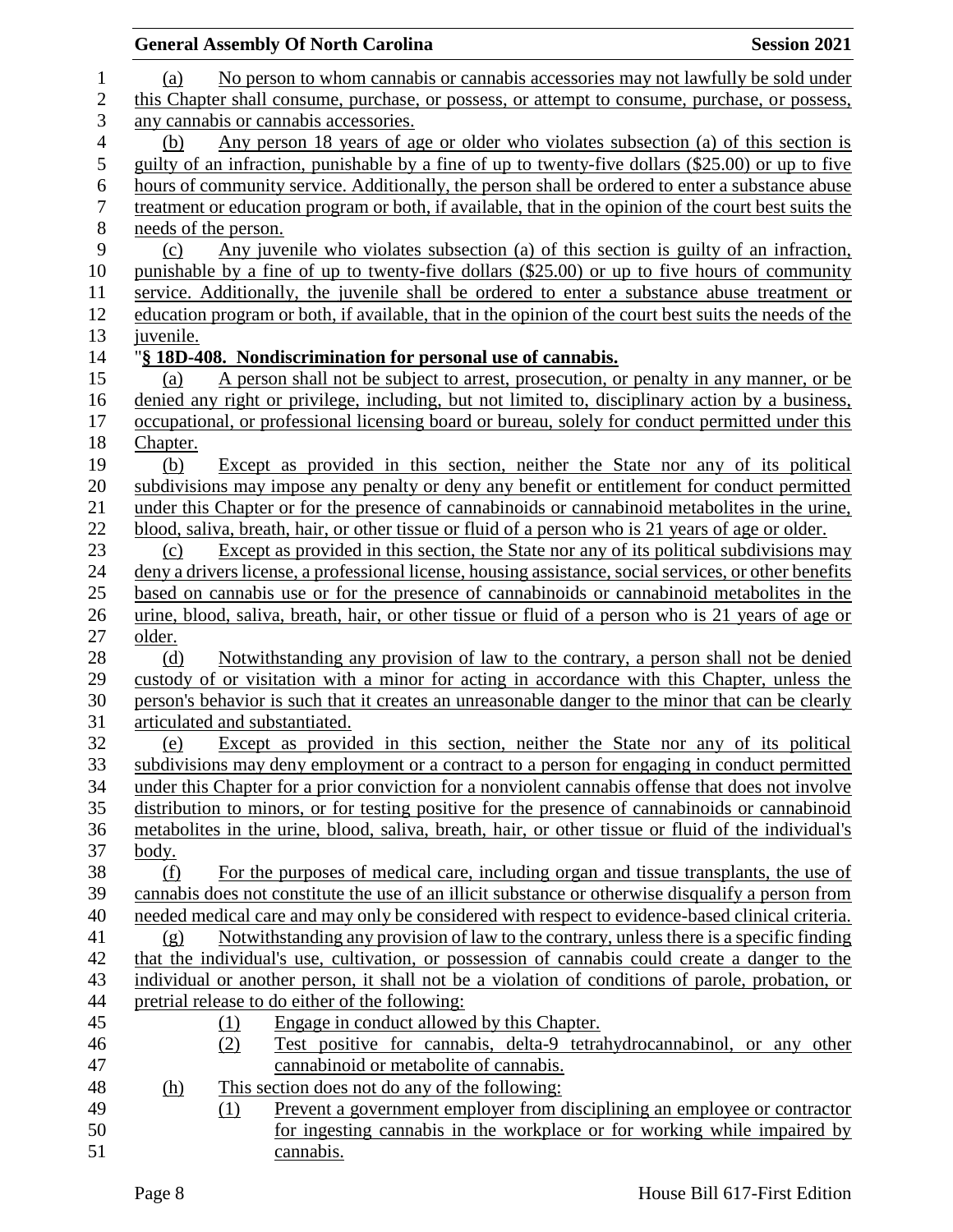|      | <b>General Assembly Of North Carolina</b>                                                                                                                                                                                                  | <b>Session 2021</b> |
|------|--------------------------------------------------------------------------------------------------------------------------------------------------------------------------------------------------------------------------------------------|---------------------|
| (2)  | Apply to the extent that they conflict with a governmental employer's<br>obligations under federal law or regulations or to the extent that they would<br>disqualify the entity from a monetary or licensing-related benefit under federal |                     |
|      | law or regulations.                                                                                                                                                                                                                        |                     |
| (3)  | Authorize any person to engage in, and does not prevent the imposition of any                                                                                                                                                              |                     |
|      | civil, criminal, discipline, or other penalties, including discipline or                                                                                                                                                                   |                     |
|      | termination by a governmental employer, any task while under the influence                                                                                                                                                                 |                     |
|      | of cannabis, when doing so would constitute negligence or professional                                                                                                                                                                     |                     |
|      | malpractice.                                                                                                                                                                                                                               |                     |
|      | "§ 18D-409. Lawful operation of cannabis-related facilities.                                                                                                                                                                               |                     |
| (a)  | Notwithstanding any other provision of law, engaging in any activities involving                                                                                                                                                           |                     |
|      | cannabis, cannabis accessories, or cannabis products, if the person conducting the activities has                                                                                                                                          |                     |
|      | obtained a current, valid registration to operate a cannabis establishment or is acting in his or her                                                                                                                                      |                     |
|      | capacity as an owner, employee, or agent of a registered cannabis establishment, and the activities                                                                                                                                        |                     |
|      | are within the scope of activities allowed by the Department for that type of cannabis                                                                                                                                                     |                     |
|      | establishment, are not unlawful and shall not be an offense under State law or be a basis for                                                                                                                                              |                     |
|      | seizure or forfeiture of assets under State law.                                                                                                                                                                                           |                     |
| (b)  | Nothing in this section prevents the imposition of penalties for violating this Chapter                                                                                                                                                    |                     |
|      | or rules adopted by the Department or localities pursuant to this Chapter.                                                                                                                                                                 |                     |
|      | "§ 18D-410. Verifying the age of cannabis consumers.                                                                                                                                                                                       |                     |
| (a)  | A cannabis establishment or an agent or staffer of a cannabis establishment may not                                                                                                                                                        |                     |
|      | sell, deliver, distribute, give, transfer, or otherwise furnish cannabis to a person under the age of                                                                                                                                      |                     |
| 21.  |                                                                                                                                                                                                                                            |                     |
| (b)  | Except as otherwise provided in this section, in a prosecution for selling, transferring,                                                                                                                                                  |                     |
|      | delivering, distributing, giving, or otherwise furnishing cannabis, cannabis products, or cannabis                                                                                                                                         |                     |
|      | accessories to any person who is under 21 years of age, it is a complete defense if both of the                                                                                                                                            |                     |
|      | following requirements are met:                                                                                                                                                                                                            |                     |
| (1)  | The person who sold, gave, or otherwise furnished cannabis, cannabis                                                                                                                                                                       |                     |
|      | products, or cannabis accessories was a retail cannabis store or on-site                                                                                                                                                                   |                     |
|      | consumption establishment or was acting in his or her capacity as an owner,                                                                                                                                                                |                     |
|      | employee, or agent of a retail cannabis store or on-site consumption                                                                                                                                                                       |                     |
|      | establishment at the time the cannabis, cannabis products, or cannabis                                                                                                                                                                     |                     |
|      | accessories were sold, given, or otherwise furnished to the person.                                                                                                                                                                        |                     |
| (2)  | <u>Before selling, giving, or otherwise furnishing cannabis, cannabis products,</u>                                                                                                                                                        |                     |
|      | or cannabis accessories to a person who is under 21 years of age, the person                                                                                                                                                               |                     |
|      | who sold, gave, or otherwise furnished the cannabis or cannabis accessories,                                                                                                                                                               |                     |
|      | or a staffer or agent of the retail cannabis store, was shown a document that                                                                                                                                                              |                     |
|      | appeared to be issued by an agency of a federal, state, tribal, or foreign                                                                                                                                                                 |                     |
|      | sovereign government and that indicated that the person to whom the cannabis                                                                                                                                                               |                     |
|      | or cannabis accessories were sold, given, or otherwise furnished was 21 years                                                                                                                                                              |                     |
|      | of age or older at the time the cannabis or cannabis accessories were sold,                                                                                                                                                                |                     |
|      | given, or otherwise furnished to the person.                                                                                                                                                                                               |                     |
| (c)  | Subsection (b) of this section does not apply if both of the following requirements are                                                                                                                                                    |                     |
| met: |                                                                                                                                                                                                                                            |                     |
| (1)  | The document that was shown to the person who sold, gave, or otherwise                                                                                                                                                                     |                     |
|      | furnished the cannabis, cannabis products, or cannabis accessories was                                                                                                                                                                     |                     |
|      | counterfeit, forged, altered, or issued to a person other than the person to                                                                                                                                                               |                     |
|      | whom the cannabis, cannabis products, or cannabis accessories were sold,                                                                                                                                                                   |                     |
|      | given, or otherwise furnished.                                                                                                                                                                                                             |                     |
| (2)  | Under the circumstances, a reasonable person would have known or suspected                                                                                                                                                                 |                     |
|      | that the document was counterfeit, forged, altered, or issued to a person other                                                                                                                                                            |                     |
|      |                                                                                                                                                                                                                                            |                     |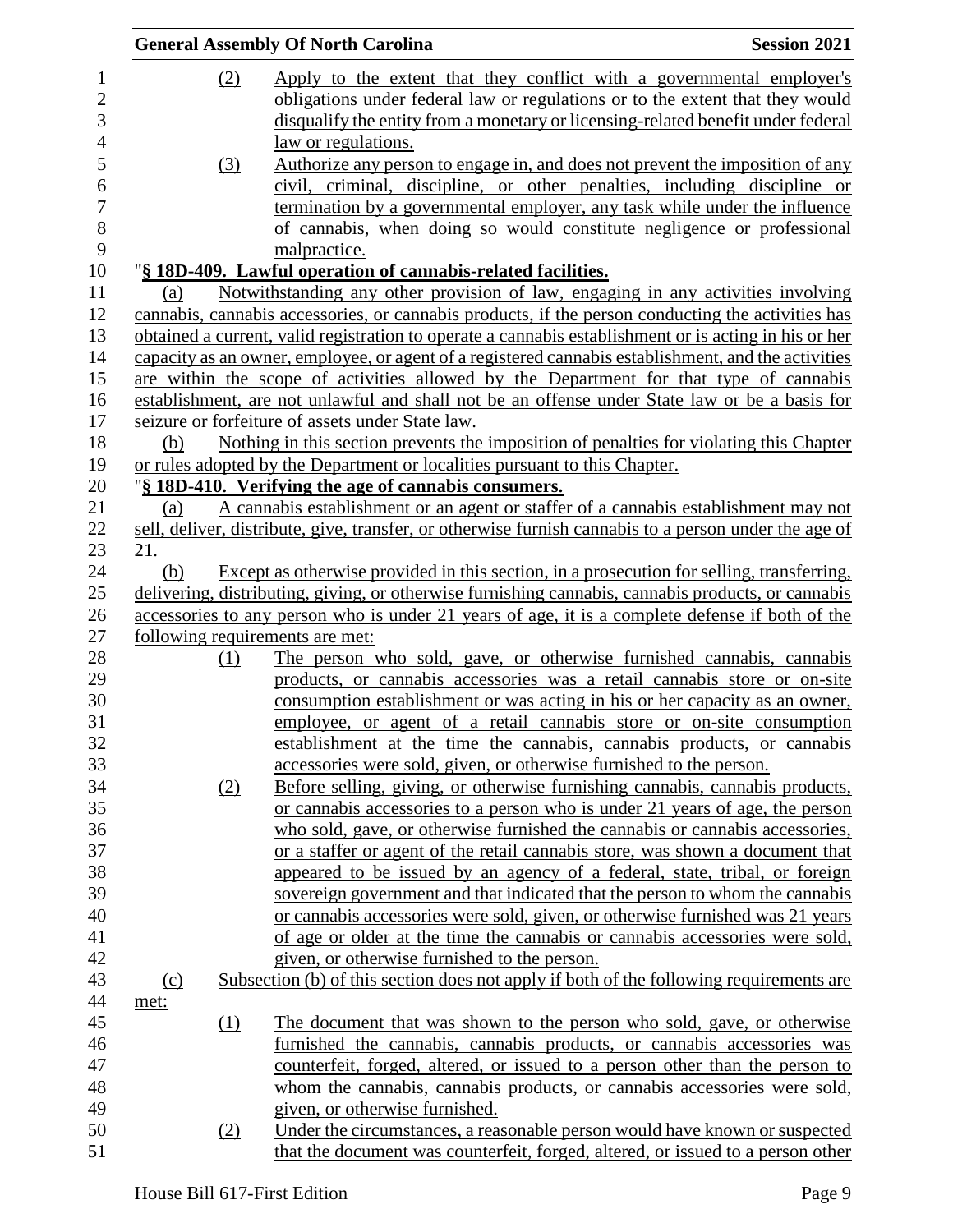| $\mathbf{1}$<br>than the person to whom the cannabis, cannabis products, or cannabis<br>$\overline{2}$<br>accessories were sold, given, or otherwise furnished.<br>3<br>"§ 18D-411. Occupational licensing.<br>$\overline{\mathcal{A}}$<br>A holder of a professional or occupational license may not be subject to professional<br>(a)<br>5<br>discipline for providing advice or services related to cannabis establishments or applications to<br>operate cannabis establishments on the basis that cannabis is illegal under federal law.<br>6<br>7<br>An applicant for a professional or occupational license may not be denied a license<br>(b)<br>8<br>based on previous employment related to cannabis establishments operating in accordance with<br>9<br>State law.<br>10<br>"§ 18D-412. Private property and tenant rights.<br>Except as provided in this section, the provisions of this Chapter do not require any<br>11<br>(a)<br>12<br>person, corporation, or any other entity that occupies, owns, or controls a property to allow the<br>13<br>consumption, cultivation, display, sale, or transfer of cannabis on or in that property.<br>14<br>Except as provided in this section, a landlord or property manager may not refuse to<br>(b)<br>15<br>rent to a tenant, or otherwise discriminate against the tenant, based on a past conviction for a<br>16<br>cannabis offense.<br>17<br>Except as provided in this section, in the case of the rental of a residential dwelling,<br>(c)<br>18<br>a landlord or property manager may not prohibit the possession of cannabis or the consumption<br>19<br>of cannabis by nonsmoked means.<br>20<br>(d)<br>Subsections (a) through (c) of this section do not apply if any of the following<br>21<br>requirements are met:<br>22<br>The tenant is not leasing the entire residential dwelling.<br>(1)<br>23<br>The residence is incidental to detention or the provision of medical, geriatric,<br>(2)<br>24<br>educational, counseling, religious, or similar service.<br>The residence is a transitional housing or sober living facility.<br>25<br>(3)<br>26<br>Failing to prohibit cannabis possession or consumption would violate federal<br>(4)<br>27<br>law or regulations or cause the landlord to lose a monetary or licensing-related<br>28<br>benefit under federal law or regulations.<br>29<br>After a warning, a landlord or property manager may take action against a tenant if<br>(e)<br>the tenant's use of cannabis creates an odor that interferes with others' peaceful enjoyment of<br>30<br>31<br>their home or property.<br>32<br>"§ 18D-413. Contracts enforceable.<br>33<br>It is the public policy of this State that contracts related to the operation of a cannabis<br>establishment registered pursuant to this Chapter should be enforceable. It is the public policy of<br>34<br>35<br>this State that no contract entered into by a cannabis establishment or its employees or agents as<br>36<br>permitted pursuant to a valid registration, or by those who allow property to be used by a cannabis<br>37<br>establishment, its employees, or its agents as permitted pursuant to a valid registration, shall be<br>38<br>unenforceable on the basis that cultivating, obtaining, manufacturing, distributing, dispensing,<br>39<br>transporting, selling, possessing, or using cannabis or hemp is prohibited by federal law.<br>40<br>"§ 18D-414. Respecting State law.<br>No law enforcement officer employed by an agency that receives State or local<br>41<br>(a)<br>42<br>government funds shall expend any State or local resources, including the officer's time, to effect<br>43<br>any arrest or seizure of cannabis, or conduct any investigation, on the sole basis of activity the<br>44<br>officer believes to constitute a violation of federal law if the officer has reason to believe that<br>45<br>such activity is in compliance with this Chapter, nor shall any such officer expend any State or<br>local resources, including the officer's time, to provide any information or logistical support<br>46<br>47<br>related to such activity to any federal law enforcement authority or prosecuting entity.<br>48<br>No agency or political subdivision of the State may rely on a violation of federal law<br>(b)<br>49<br>related to cannabis as the sole basis for taking an adverse action against a person.<br>50<br>For the purposes of State law, actions related to cannabis are considered lawful as<br>(c) |    | <b>General Assembly Of North Carolina</b> | <b>Session 2021</b> |
|----------------------------------------------------------------------------------------------------------------------------------------------------------------------------------------------------------------------------------------------------------------------------------------------------------------------------------------------------------------------------------------------------------------------------------------------------------------------------------------------------------------------------------------------------------------------------------------------------------------------------------------------------------------------------------------------------------------------------------------------------------------------------------------------------------------------------------------------------------------------------------------------------------------------------------------------------------------------------------------------------------------------------------------------------------------------------------------------------------------------------------------------------------------------------------------------------------------------------------------------------------------------------------------------------------------------------------------------------------------------------------------------------------------------------------------------------------------------------------------------------------------------------------------------------------------------------------------------------------------------------------------------------------------------------------------------------------------------------------------------------------------------------------------------------------------------------------------------------------------------------------------------------------------------------------------------------------------------------------------------------------------------------------------------------------------------------------------------------------------------------------------------------------------------------------------------------------------------------------------------------------------------------------------------------------------------------------------------------------------------------------------------------------------------------------------------------------------------------------------------------------------------------------------------------------------------------------------------------------------------------------------------------------------------------------------------------------------------------------------------------------------------------------------------------------------------------------------------------------------------------------------------------------------------------------------------------------------------------------------------------------------------------------------------------------------------------------------------------------------------------------------------------------------------------------------------------------------------------------------------------------------------------------------------------------------------------------------------------------------------------------------------------------------------------------------------------------------------------------------------------------------------------------------------------------------------------------------------------------------------------------------------------------------------------------------------------------------------------------------------------------------------------------------------------------------------------------------------------------------------------------------------------------------------------------------------------------------------------------------------------------------------------------------------------------------------------------------------------------------------------------------------------------------------------------------------------------------------------------------------------------------------------------------------------------------------------------------------------------------------------------------------------------------------------------------------------------------------------------------------------------------------------------------------------|----|-------------------------------------------|---------------------|
|                                                                                                                                                                                                                                                                                                                                                                                                                                                                                                                                                                                                                                                                                                                                                                                                                                                                                                                                                                                                                                                                                                                                                                                                                                                                                                                                                                                                                                                                                                                                                                                                                                                                                                                                                                                                                                                                                                                                                                                                                                                                                                                                                                                                                                                                                                                                                                                                                                                                                                                                                                                                                                                                                                                                                                                                                                                                                                                                                                                                                                                                                                                                                                                                                                                                                                                                                                                                                                                                                                                                                                                                                                                                                                                                                                                                                                                                                                                                                                                                                                                                                                                                                                                                                                                                                                                                                                                                                                                                                                                                                    |    |                                           |                     |
|                                                                                                                                                                                                                                                                                                                                                                                                                                                                                                                                                                                                                                                                                                                                                                                                                                                                                                                                                                                                                                                                                                                                                                                                                                                                                                                                                                                                                                                                                                                                                                                                                                                                                                                                                                                                                                                                                                                                                                                                                                                                                                                                                                                                                                                                                                                                                                                                                                                                                                                                                                                                                                                                                                                                                                                                                                                                                                                                                                                                                                                                                                                                                                                                                                                                                                                                                                                                                                                                                                                                                                                                                                                                                                                                                                                                                                                                                                                                                                                                                                                                                                                                                                                                                                                                                                                                                                                                                                                                                                                                                    |    |                                           |                     |
|                                                                                                                                                                                                                                                                                                                                                                                                                                                                                                                                                                                                                                                                                                                                                                                                                                                                                                                                                                                                                                                                                                                                                                                                                                                                                                                                                                                                                                                                                                                                                                                                                                                                                                                                                                                                                                                                                                                                                                                                                                                                                                                                                                                                                                                                                                                                                                                                                                                                                                                                                                                                                                                                                                                                                                                                                                                                                                                                                                                                                                                                                                                                                                                                                                                                                                                                                                                                                                                                                                                                                                                                                                                                                                                                                                                                                                                                                                                                                                                                                                                                                                                                                                                                                                                                                                                                                                                                                                                                                                                                                    |    |                                           |                     |
|                                                                                                                                                                                                                                                                                                                                                                                                                                                                                                                                                                                                                                                                                                                                                                                                                                                                                                                                                                                                                                                                                                                                                                                                                                                                                                                                                                                                                                                                                                                                                                                                                                                                                                                                                                                                                                                                                                                                                                                                                                                                                                                                                                                                                                                                                                                                                                                                                                                                                                                                                                                                                                                                                                                                                                                                                                                                                                                                                                                                                                                                                                                                                                                                                                                                                                                                                                                                                                                                                                                                                                                                                                                                                                                                                                                                                                                                                                                                                                                                                                                                                                                                                                                                                                                                                                                                                                                                                                                                                                                                                    |    |                                           |                     |
|                                                                                                                                                                                                                                                                                                                                                                                                                                                                                                                                                                                                                                                                                                                                                                                                                                                                                                                                                                                                                                                                                                                                                                                                                                                                                                                                                                                                                                                                                                                                                                                                                                                                                                                                                                                                                                                                                                                                                                                                                                                                                                                                                                                                                                                                                                                                                                                                                                                                                                                                                                                                                                                                                                                                                                                                                                                                                                                                                                                                                                                                                                                                                                                                                                                                                                                                                                                                                                                                                                                                                                                                                                                                                                                                                                                                                                                                                                                                                                                                                                                                                                                                                                                                                                                                                                                                                                                                                                                                                                                                                    |    |                                           |                     |
|                                                                                                                                                                                                                                                                                                                                                                                                                                                                                                                                                                                                                                                                                                                                                                                                                                                                                                                                                                                                                                                                                                                                                                                                                                                                                                                                                                                                                                                                                                                                                                                                                                                                                                                                                                                                                                                                                                                                                                                                                                                                                                                                                                                                                                                                                                                                                                                                                                                                                                                                                                                                                                                                                                                                                                                                                                                                                                                                                                                                                                                                                                                                                                                                                                                                                                                                                                                                                                                                                                                                                                                                                                                                                                                                                                                                                                                                                                                                                                                                                                                                                                                                                                                                                                                                                                                                                                                                                                                                                                                                                    |    |                                           |                     |
|                                                                                                                                                                                                                                                                                                                                                                                                                                                                                                                                                                                                                                                                                                                                                                                                                                                                                                                                                                                                                                                                                                                                                                                                                                                                                                                                                                                                                                                                                                                                                                                                                                                                                                                                                                                                                                                                                                                                                                                                                                                                                                                                                                                                                                                                                                                                                                                                                                                                                                                                                                                                                                                                                                                                                                                                                                                                                                                                                                                                                                                                                                                                                                                                                                                                                                                                                                                                                                                                                                                                                                                                                                                                                                                                                                                                                                                                                                                                                                                                                                                                                                                                                                                                                                                                                                                                                                                                                                                                                                                                                    |    |                                           |                     |
|                                                                                                                                                                                                                                                                                                                                                                                                                                                                                                                                                                                                                                                                                                                                                                                                                                                                                                                                                                                                                                                                                                                                                                                                                                                                                                                                                                                                                                                                                                                                                                                                                                                                                                                                                                                                                                                                                                                                                                                                                                                                                                                                                                                                                                                                                                                                                                                                                                                                                                                                                                                                                                                                                                                                                                                                                                                                                                                                                                                                                                                                                                                                                                                                                                                                                                                                                                                                                                                                                                                                                                                                                                                                                                                                                                                                                                                                                                                                                                                                                                                                                                                                                                                                                                                                                                                                                                                                                                                                                                                                                    |    |                                           |                     |
|                                                                                                                                                                                                                                                                                                                                                                                                                                                                                                                                                                                                                                                                                                                                                                                                                                                                                                                                                                                                                                                                                                                                                                                                                                                                                                                                                                                                                                                                                                                                                                                                                                                                                                                                                                                                                                                                                                                                                                                                                                                                                                                                                                                                                                                                                                                                                                                                                                                                                                                                                                                                                                                                                                                                                                                                                                                                                                                                                                                                                                                                                                                                                                                                                                                                                                                                                                                                                                                                                                                                                                                                                                                                                                                                                                                                                                                                                                                                                                                                                                                                                                                                                                                                                                                                                                                                                                                                                                                                                                                                                    |    |                                           |                     |
|                                                                                                                                                                                                                                                                                                                                                                                                                                                                                                                                                                                                                                                                                                                                                                                                                                                                                                                                                                                                                                                                                                                                                                                                                                                                                                                                                                                                                                                                                                                                                                                                                                                                                                                                                                                                                                                                                                                                                                                                                                                                                                                                                                                                                                                                                                                                                                                                                                                                                                                                                                                                                                                                                                                                                                                                                                                                                                                                                                                                                                                                                                                                                                                                                                                                                                                                                                                                                                                                                                                                                                                                                                                                                                                                                                                                                                                                                                                                                                                                                                                                                                                                                                                                                                                                                                                                                                                                                                                                                                                                                    |    |                                           |                     |
|                                                                                                                                                                                                                                                                                                                                                                                                                                                                                                                                                                                                                                                                                                                                                                                                                                                                                                                                                                                                                                                                                                                                                                                                                                                                                                                                                                                                                                                                                                                                                                                                                                                                                                                                                                                                                                                                                                                                                                                                                                                                                                                                                                                                                                                                                                                                                                                                                                                                                                                                                                                                                                                                                                                                                                                                                                                                                                                                                                                                                                                                                                                                                                                                                                                                                                                                                                                                                                                                                                                                                                                                                                                                                                                                                                                                                                                                                                                                                                                                                                                                                                                                                                                                                                                                                                                                                                                                                                                                                                                                                    |    |                                           |                     |
|                                                                                                                                                                                                                                                                                                                                                                                                                                                                                                                                                                                                                                                                                                                                                                                                                                                                                                                                                                                                                                                                                                                                                                                                                                                                                                                                                                                                                                                                                                                                                                                                                                                                                                                                                                                                                                                                                                                                                                                                                                                                                                                                                                                                                                                                                                                                                                                                                                                                                                                                                                                                                                                                                                                                                                                                                                                                                                                                                                                                                                                                                                                                                                                                                                                                                                                                                                                                                                                                                                                                                                                                                                                                                                                                                                                                                                                                                                                                                                                                                                                                                                                                                                                                                                                                                                                                                                                                                                                                                                                                                    |    |                                           |                     |
|                                                                                                                                                                                                                                                                                                                                                                                                                                                                                                                                                                                                                                                                                                                                                                                                                                                                                                                                                                                                                                                                                                                                                                                                                                                                                                                                                                                                                                                                                                                                                                                                                                                                                                                                                                                                                                                                                                                                                                                                                                                                                                                                                                                                                                                                                                                                                                                                                                                                                                                                                                                                                                                                                                                                                                                                                                                                                                                                                                                                                                                                                                                                                                                                                                                                                                                                                                                                                                                                                                                                                                                                                                                                                                                                                                                                                                                                                                                                                                                                                                                                                                                                                                                                                                                                                                                                                                                                                                                                                                                                                    |    |                                           |                     |
|                                                                                                                                                                                                                                                                                                                                                                                                                                                                                                                                                                                                                                                                                                                                                                                                                                                                                                                                                                                                                                                                                                                                                                                                                                                                                                                                                                                                                                                                                                                                                                                                                                                                                                                                                                                                                                                                                                                                                                                                                                                                                                                                                                                                                                                                                                                                                                                                                                                                                                                                                                                                                                                                                                                                                                                                                                                                                                                                                                                                                                                                                                                                                                                                                                                                                                                                                                                                                                                                                                                                                                                                                                                                                                                                                                                                                                                                                                                                                                                                                                                                                                                                                                                                                                                                                                                                                                                                                                                                                                                                                    |    |                                           |                     |
|                                                                                                                                                                                                                                                                                                                                                                                                                                                                                                                                                                                                                                                                                                                                                                                                                                                                                                                                                                                                                                                                                                                                                                                                                                                                                                                                                                                                                                                                                                                                                                                                                                                                                                                                                                                                                                                                                                                                                                                                                                                                                                                                                                                                                                                                                                                                                                                                                                                                                                                                                                                                                                                                                                                                                                                                                                                                                                                                                                                                                                                                                                                                                                                                                                                                                                                                                                                                                                                                                                                                                                                                                                                                                                                                                                                                                                                                                                                                                                                                                                                                                                                                                                                                                                                                                                                                                                                                                                                                                                                                                    |    |                                           |                     |
|                                                                                                                                                                                                                                                                                                                                                                                                                                                                                                                                                                                                                                                                                                                                                                                                                                                                                                                                                                                                                                                                                                                                                                                                                                                                                                                                                                                                                                                                                                                                                                                                                                                                                                                                                                                                                                                                                                                                                                                                                                                                                                                                                                                                                                                                                                                                                                                                                                                                                                                                                                                                                                                                                                                                                                                                                                                                                                                                                                                                                                                                                                                                                                                                                                                                                                                                                                                                                                                                                                                                                                                                                                                                                                                                                                                                                                                                                                                                                                                                                                                                                                                                                                                                                                                                                                                                                                                                                                                                                                                                                    |    |                                           |                     |
|                                                                                                                                                                                                                                                                                                                                                                                                                                                                                                                                                                                                                                                                                                                                                                                                                                                                                                                                                                                                                                                                                                                                                                                                                                                                                                                                                                                                                                                                                                                                                                                                                                                                                                                                                                                                                                                                                                                                                                                                                                                                                                                                                                                                                                                                                                                                                                                                                                                                                                                                                                                                                                                                                                                                                                                                                                                                                                                                                                                                                                                                                                                                                                                                                                                                                                                                                                                                                                                                                                                                                                                                                                                                                                                                                                                                                                                                                                                                                                                                                                                                                                                                                                                                                                                                                                                                                                                                                                                                                                                                                    |    |                                           |                     |
|                                                                                                                                                                                                                                                                                                                                                                                                                                                                                                                                                                                                                                                                                                                                                                                                                                                                                                                                                                                                                                                                                                                                                                                                                                                                                                                                                                                                                                                                                                                                                                                                                                                                                                                                                                                                                                                                                                                                                                                                                                                                                                                                                                                                                                                                                                                                                                                                                                                                                                                                                                                                                                                                                                                                                                                                                                                                                                                                                                                                                                                                                                                                                                                                                                                                                                                                                                                                                                                                                                                                                                                                                                                                                                                                                                                                                                                                                                                                                                                                                                                                                                                                                                                                                                                                                                                                                                                                                                                                                                                                                    |    |                                           |                     |
|                                                                                                                                                                                                                                                                                                                                                                                                                                                                                                                                                                                                                                                                                                                                                                                                                                                                                                                                                                                                                                                                                                                                                                                                                                                                                                                                                                                                                                                                                                                                                                                                                                                                                                                                                                                                                                                                                                                                                                                                                                                                                                                                                                                                                                                                                                                                                                                                                                                                                                                                                                                                                                                                                                                                                                                                                                                                                                                                                                                                                                                                                                                                                                                                                                                                                                                                                                                                                                                                                                                                                                                                                                                                                                                                                                                                                                                                                                                                                                                                                                                                                                                                                                                                                                                                                                                                                                                                                                                                                                                                                    |    |                                           |                     |
|                                                                                                                                                                                                                                                                                                                                                                                                                                                                                                                                                                                                                                                                                                                                                                                                                                                                                                                                                                                                                                                                                                                                                                                                                                                                                                                                                                                                                                                                                                                                                                                                                                                                                                                                                                                                                                                                                                                                                                                                                                                                                                                                                                                                                                                                                                                                                                                                                                                                                                                                                                                                                                                                                                                                                                                                                                                                                                                                                                                                                                                                                                                                                                                                                                                                                                                                                                                                                                                                                                                                                                                                                                                                                                                                                                                                                                                                                                                                                                                                                                                                                                                                                                                                                                                                                                                                                                                                                                                                                                                                                    |    |                                           |                     |
|                                                                                                                                                                                                                                                                                                                                                                                                                                                                                                                                                                                                                                                                                                                                                                                                                                                                                                                                                                                                                                                                                                                                                                                                                                                                                                                                                                                                                                                                                                                                                                                                                                                                                                                                                                                                                                                                                                                                                                                                                                                                                                                                                                                                                                                                                                                                                                                                                                                                                                                                                                                                                                                                                                                                                                                                                                                                                                                                                                                                                                                                                                                                                                                                                                                                                                                                                                                                                                                                                                                                                                                                                                                                                                                                                                                                                                                                                                                                                                                                                                                                                                                                                                                                                                                                                                                                                                                                                                                                                                                                                    |    |                                           |                     |
|                                                                                                                                                                                                                                                                                                                                                                                                                                                                                                                                                                                                                                                                                                                                                                                                                                                                                                                                                                                                                                                                                                                                                                                                                                                                                                                                                                                                                                                                                                                                                                                                                                                                                                                                                                                                                                                                                                                                                                                                                                                                                                                                                                                                                                                                                                                                                                                                                                                                                                                                                                                                                                                                                                                                                                                                                                                                                                                                                                                                                                                                                                                                                                                                                                                                                                                                                                                                                                                                                                                                                                                                                                                                                                                                                                                                                                                                                                                                                                                                                                                                                                                                                                                                                                                                                                                                                                                                                                                                                                                                                    |    |                                           |                     |
|                                                                                                                                                                                                                                                                                                                                                                                                                                                                                                                                                                                                                                                                                                                                                                                                                                                                                                                                                                                                                                                                                                                                                                                                                                                                                                                                                                                                                                                                                                                                                                                                                                                                                                                                                                                                                                                                                                                                                                                                                                                                                                                                                                                                                                                                                                                                                                                                                                                                                                                                                                                                                                                                                                                                                                                                                                                                                                                                                                                                                                                                                                                                                                                                                                                                                                                                                                                                                                                                                                                                                                                                                                                                                                                                                                                                                                                                                                                                                                                                                                                                                                                                                                                                                                                                                                                                                                                                                                                                                                                                                    |    |                                           |                     |
|                                                                                                                                                                                                                                                                                                                                                                                                                                                                                                                                                                                                                                                                                                                                                                                                                                                                                                                                                                                                                                                                                                                                                                                                                                                                                                                                                                                                                                                                                                                                                                                                                                                                                                                                                                                                                                                                                                                                                                                                                                                                                                                                                                                                                                                                                                                                                                                                                                                                                                                                                                                                                                                                                                                                                                                                                                                                                                                                                                                                                                                                                                                                                                                                                                                                                                                                                                                                                                                                                                                                                                                                                                                                                                                                                                                                                                                                                                                                                                                                                                                                                                                                                                                                                                                                                                                                                                                                                                                                                                                                                    |    |                                           |                     |
|                                                                                                                                                                                                                                                                                                                                                                                                                                                                                                                                                                                                                                                                                                                                                                                                                                                                                                                                                                                                                                                                                                                                                                                                                                                                                                                                                                                                                                                                                                                                                                                                                                                                                                                                                                                                                                                                                                                                                                                                                                                                                                                                                                                                                                                                                                                                                                                                                                                                                                                                                                                                                                                                                                                                                                                                                                                                                                                                                                                                                                                                                                                                                                                                                                                                                                                                                                                                                                                                                                                                                                                                                                                                                                                                                                                                                                                                                                                                                                                                                                                                                                                                                                                                                                                                                                                                                                                                                                                                                                                                                    |    |                                           |                     |
|                                                                                                                                                                                                                                                                                                                                                                                                                                                                                                                                                                                                                                                                                                                                                                                                                                                                                                                                                                                                                                                                                                                                                                                                                                                                                                                                                                                                                                                                                                                                                                                                                                                                                                                                                                                                                                                                                                                                                                                                                                                                                                                                                                                                                                                                                                                                                                                                                                                                                                                                                                                                                                                                                                                                                                                                                                                                                                                                                                                                                                                                                                                                                                                                                                                                                                                                                                                                                                                                                                                                                                                                                                                                                                                                                                                                                                                                                                                                                                                                                                                                                                                                                                                                                                                                                                                                                                                                                                                                                                                                                    |    |                                           |                     |
|                                                                                                                                                                                                                                                                                                                                                                                                                                                                                                                                                                                                                                                                                                                                                                                                                                                                                                                                                                                                                                                                                                                                                                                                                                                                                                                                                                                                                                                                                                                                                                                                                                                                                                                                                                                                                                                                                                                                                                                                                                                                                                                                                                                                                                                                                                                                                                                                                                                                                                                                                                                                                                                                                                                                                                                                                                                                                                                                                                                                                                                                                                                                                                                                                                                                                                                                                                                                                                                                                                                                                                                                                                                                                                                                                                                                                                                                                                                                                                                                                                                                                                                                                                                                                                                                                                                                                                                                                                                                                                                                                    |    |                                           |                     |
|                                                                                                                                                                                                                                                                                                                                                                                                                                                                                                                                                                                                                                                                                                                                                                                                                                                                                                                                                                                                                                                                                                                                                                                                                                                                                                                                                                                                                                                                                                                                                                                                                                                                                                                                                                                                                                                                                                                                                                                                                                                                                                                                                                                                                                                                                                                                                                                                                                                                                                                                                                                                                                                                                                                                                                                                                                                                                                                                                                                                                                                                                                                                                                                                                                                                                                                                                                                                                                                                                                                                                                                                                                                                                                                                                                                                                                                                                                                                                                                                                                                                                                                                                                                                                                                                                                                                                                                                                                                                                                                                                    |    |                                           |                     |
|                                                                                                                                                                                                                                                                                                                                                                                                                                                                                                                                                                                                                                                                                                                                                                                                                                                                                                                                                                                                                                                                                                                                                                                                                                                                                                                                                                                                                                                                                                                                                                                                                                                                                                                                                                                                                                                                                                                                                                                                                                                                                                                                                                                                                                                                                                                                                                                                                                                                                                                                                                                                                                                                                                                                                                                                                                                                                                                                                                                                                                                                                                                                                                                                                                                                                                                                                                                                                                                                                                                                                                                                                                                                                                                                                                                                                                                                                                                                                                                                                                                                                                                                                                                                                                                                                                                                                                                                                                                                                                                                                    |    |                                           |                     |
|                                                                                                                                                                                                                                                                                                                                                                                                                                                                                                                                                                                                                                                                                                                                                                                                                                                                                                                                                                                                                                                                                                                                                                                                                                                                                                                                                                                                                                                                                                                                                                                                                                                                                                                                                                                                                                                                                                                                                                                                                                                                                                                                                                                                                                                                                                                                                                                                                                                                                                                                                                                                                                                                                                                                                                                                                                                                                                                                                                                                                                                                                                                                                                                                                                                                                                                                                                                                                                                                                                                                                                                                                                                                                                                                                                                                                                                                                                                                                                                                                                                                                                                                                                                                                                                                                                                                                                                                                                                                                                                                                    |    |                                           |                     |
|                                                                                                                                                                                                                                                                                                                                                                                                                                                                                                                                                                                                                                                                                                                                                                                                                                                                                                                                                                                                                                                                                                                                                                                                                                                                                                                                                                                                                                                                                                                                                                                                                                                                                                                                                                                                                                                                                                                                                                                                                                                                                                                                                                                                                                                                                                                                                                                                                                                                                                                                                                                                                                                                                                                                                                                                                                                                                                                                                                                                                                                                                                                                                                                                                                                                                                                                                                                                                                                                                                                                                                                                                                                                                                                                                                                                                                                                                                                                                                                                                                                                                                                                                                                                                                                                                                                                                                                                                                                                                                                                                    |    |                                           |                     |
|                                                                                                                                                                                                                                                                                                                                                                                                                                                                                                                                                                                                                                                                                                                                                                                                                                                                                                                                                                                                                                                                                                                                                                                                                                                                                                                                                                                                                                                                                                                                                                                                                                                                                                                                                                                                                                                                                                                                                                                                                                                                                                                                                                                                                                                                                                                                                                                                                                                                                                                                                                                                                                                                                                                                                                                                                                                                                                                                                                                                                                                                                                                                                                                                                                                                                                                                                                                                                                                                                                                                                                                                                                                                                                                                                                                                                                                                                                                                                                                                                                                                                                                                                                                                                                                                                                                                                                                                                                                                                                                                                    |    |                                           |                     |
|                                                                                                                                                                                                                                                                                                                                                                                                                                                                                                                                                                                                                                                                                                                                                                                                                                                                                                                                                                                                                                                                                                                                                                                                                                                                                                                                                                                                                                                                                                                                                                                                                                                                                                                                                                                                                                                                                                                                                                                                                                                                                                                                                                                                                                                                                                                                                                                                                                                                                                                                                                                                                                                                                                                                                                                                                                                                                                                                                                                                                                                                                                                                                                                                                                                                                                                                                                                                                                                                                                                                                                                                                                                                                                                                                                                                                                                                                                                                                                                                                                                                                                                                                                                                                                                                                                                                                                                                                                                                                                                                                    |    |                                           |                     |
|                                                                                                                                                                                                                                                                                                                                                                                                                                                                                                                                                                                                                                                                                                                                                                                                                                                                                                                                                                                                                                                                                                                                                                                                                                                                                                                                                                                                                                                                                                                                                                                                                                                                                                                                                                                                                                                                                                                                                                                                                                                                                                                                                                                                                                                                                                                                                                                                                                                                                                                                                                                                                                                                                                                                                                                                                                                                                                                                                                                                                                                                                                                                                                                                                                                                                                                                                                                                                                                                                                                                                                                                                                                                                                                                                                                                                                                                                                                                                                                                                                                                                                                                                                                                                                                                                                                                                                                                                                                                                                                                                    |    |                                           |                     |
|                                                                                                                                                                                                                                                                                                                                                                                                                                                                                                                                                                                                                                                                                                                                                                                                                                                                                                                                                                                                                                                                                                                                                                                                                                                                                                                                                                                                                                                                                                                                                                                                                                                                                                                                                                                                                                                                                                                                                                                                                                                                                                                                                                                                                                                                                                                                                                                                                                                                                                                                                                                                                                                                                                                                                                                                                                                                                                                                                                                                                                                                                                                                                                                                                                                                                                                                                                                                                                                                                                                                                                                                                                                                                                                                                                                                                                                                                                                                                                                                                                                                                                                                                                                                                                                                                                                                                                                                                                                                                                                                                    |    |                                           |                     |
|                                                                                                                                                                                                                                                                                                                                                                                                                                                                                                                                                                                                                                                                                                                                                                                                                                                                                                                                                                                                                                                                                                                                                                                                                                                                                                                                                                                                                                                                                                                                                                                                                                                                                                                                                                                                                                                                                                                                                                                                                                                                                                                                                                                                                                                                                                                                                                                                                                                                                                                                                                                                                                                                                                                                                                                                                                                                                                                                                                                                                                                                                                                                                                                                                                                                                                                                                                                                                                                                                                                                                                                                                                                                                                                                                                                                                                                                                                                                                                                                                                                                                                                                                                                                                                                                                                                                                                                                                                                                                                                                                    |    |                                           |                     |
|                                                                                                                                                                                                                                                                                                                                                                                                                                                                                                                                                                                                                                                                                                                                                                                                                                                                                                                                                                                                                                                                                                                                                                                                                                                                                                                                                                                                                                                                                                                                                                                                                                                                                                                                                                                                                                                                                                                                                                                                                                                                                                                                                                                                                                                                                                                                                                                                                                                                                                                                                                                                                                                                                                                                                                                                                                                                                                                                                                                                                                                                                                                                                                                                                                                                                                                                                                                                                                                                                                                                                                                                                                                                                                                                                                                                                                                                                                                                                                                                                                                                                                                                                                                                                                                                                                                                                                                                                                                                                                                                                    |    |                                           |                     |
|                                                                                                                                                                                                                                                                                                                                                                                                                                                                                                                                                                                                                                                                                                                                                                                                                                                                                                                                                                                                                                                                                                                                                                                                                                                                                                                                                                                                                                                                                                                                                                                                                                                                                                                                                                                                                                                                                                                                                                                                                                                                                                                                                                                                                                                                                                                                                                                                                                                                                                                                                                                                                                                                                                                                                                                                                                                                                                                                                                                                                                                                                                                                                                                                                                                                                                                                                                                                                                                                                                                                                                                                                                                                                                                                                                                                                                                                                                                                                                                                                                                                                                                                                                                                                                                                                                                                                                                                                                                                                                                                                    |    |                                           |                     |
|                                                                                                                                                                                                                                                                                                                                                                                                                                                                                                                                                                                                                                                                                                                                                                                                                                                                                                                                                                                                                                                                                                                                                                                                                                                                                                                                                                                                                                                                                                                                                                                                                                                                                                                                                                                                                                                                                                                                                                                                                                                                                                                                                                                                                                                                                                                                                                                                                                                                                                                                                                                                                                                                                                                                                                                                                                                                                                                                                                                                                                                                                                                                                                                                                                                                                                                                                                                                                                                                                                                                                                                                                                                                                                                                                                                                                                                                                                                                                                                                                                                                                                                                                                                                                                                                                                                                                                                                                                                                                                                                                    |    |                                           |                     |
|                                                                                                                                                                                                                                                                                                                                                                                                                                                                                                                                                                                                                                                                                                                                                                                                                                                                                                                                                                                                                                                                                                                                                                                                                                                                                                                                                                                                                                                                                                                                                                                                                                                                                                                                                                                                                                                                                                                                                                                                                                                                                                                                                                                                                                                                                                                                                                                                                                                                                                                                                                                                                                                                                                                                                                                                                                                                                                                                                                                                                                                                                                                                                                                                                                                                                                                                                                                                                                                                                                                                                                                                                                                                                                                                                                                                                                                                                                                                                                                                                                                                                                                                                                                                                                                                                                                                                                                                                                                                                                                                                    |    |                                           |                     |
|                                                                                                                                                                                                                                                                                                                                                                                                                                                                                                                                                                                                                                                                                                                                                                                                                                                                                                                                                                                                                                                                                                                                                                                                                                                                                                                                                                                                                                                                                                                                                                                                                                                                                                                                                                                                                                                                                                                                                                                                                                                                                                                                                                                                                                                                                                                                                                                                                                                                                                                                                                                                                                                                                                                                                                                                                                                                                                                                                                                                                                                                                                                                                                                                                                                                                                                                                                                                                                                                                                                                                                                                                                                                                                                                                                                                                                                                                                                                                                                                                                                                                                                                                                                                                                                                                                                                                                                                                                                                                                                                                    |    |                                           |                     |
|                                                                                                                                                                                                                                                                                                                                                                                                                                                                                                                                                                                                                                                                                                                                                                                                                                                                                                                                                                                                                                                                                                                                                                                                                                                                                                                                                                                                                                                                                                                                                                                                                                                                                                                                                                                                                                                                                                                                                                                                                                                                                                                                                                                                                                                                                                                                                                                                                                                                                                                                                                                                                                                                                                                                                                                                                                                                                                                                                                                                                                                                                                                                                                                                                                                                                                                                                                                                                                                                                                                                                                                                                                                                                                                                                                                                                                                                                                                                                                                                                                                                                                                                                                                                                                                                                                                                                                                                                                                                                                                                                    |    |                                           |                     |
|                                                                                                                                                                                                                                                                                                                                                                                                                                                                                                                                                                                                                                                                                                                                                                                                                                                                                                                                                                                                                                                                                                                                                                                                                                                                                                                                                                                                                                                                                                                                                                                                                                                                                                                                                                                                                                                                                                                                                                                                                                                                                                                                                                                                                                                                                                                                                                                                                                                                                                                                                                                                                                                                                                                                                                                                                                                                                                                                                                                                                                                                                                                                                                                                                                                                                                                                                                                                                                                                                                                                                                                                                                                                                                                                                                                                                                                                                                                                                                                                                                                                                                                                                                                                                                                                                                                                                                                                                                                                                                                                                    |    |                                           |                     |
|                                                                                                                                                                                                                                                                                                                                                                                                                                                                                                                                                                                                                                                                                                                                                                                                                                                                                                                                                                                                                                                                                                                                                                                                                                                                                                                                                                                                                                                                                                                                                                                                                                                                                                                                                                                                                                                                                                                                                                                                                                                                                                                                                                                                                                                                                                                                                                                                                                                                                                                                                                                                                                                                                                                                                                                                                                                                                                                                                                                                                                                                                                                                                                                                                                                                                                                                                                                                                                                                                                                                                                                                                                                                                                                                                                                                                                                                                                                                                                                                                                                                                                                                                                                                                                                                                                                                                                                                                                                                                                                                                    |    |                                           |                     |
|                                                                                                                                                                                                                                                                                                                                                                                                                                                                                                                                                                                                                                                                                                                                                                                                                                                                                                                                                                                                                                                                                                                                                                                                                                                                                                                                                                                                                                                                                                                                                                                                                                                                                                                                                                                                                                                                                                                                                                                                                                                                                                                                                                                                                                                                                                                                                                                                                                                                                                                                                                                                                                                                                                                                                                                                                                                                                                                                                                                                                                                                                                                                                                                                                                                                                                                                                                                                                                                                                                                                                                                                                                                                                                                                                                                                                                                                                                                                                                                                                                                                                                                                                                                                                                                                                                                                                                                                                                                                                                                                                    |    |                                           |                     |
|                                                                                                                                                                                                                                                                                                                                                                                                                                                                                                                                                                                                                                                                                                                                                                                                                                                                                                                                                                                                                                                                                                                                                                                                                                                                                                                                                                                                                                                                                                                                                                                                                                                                                                                                                                                                                                                                                                                                                                                                                                                                                                                                                                                                                                                                                                                                                                                                                                                                                                                                                                                                                                                                                                                                                                                                                                                                                                                                                                                                                                                                                                                                                                                                                                                                                                                                                                                                                                                                                                                                                                                                                                                                                                                                                                                                                                                                                                                                                                                                                                                                                                                                                                                                                                                                                                                                                                                                                                                                                                                                                    |    |                                           |                     |
|                                                                                                                                                                                                                                                                                                                                                                                                                                                                                                                                                                                                                                                                                                                                                                                                                                                                                                                                                                                                                                                                                                                                                                                                                                                                                                                                                                                                                                                                                                                                                                                                                                                                                                                                                                                                                                                                                                                                                                                                                                                                                                                                                                                                                                                                                                                                                                                                                                                                                                                                                                                                                                                                                                                                                                                                                                                                                                                                                                                                                                                                                                                                                                                                                                                                                                                                                                                                                                                                                                                                                                                                                                                                                                                                                                                                                                                                                                                                                                                                                                                                                                                                                                                                                                                                                                                                                                                                                                                                                                                                                    |    |                                           |                     |
|                                                                                                                                                                                                                                                                                                                                                                                                                                                                                                                                                                                                                                                                                                                                                                                                                                                                                                                                                                                                                                                                                                                                                                                                                                                                                                                                                                                                                                                                                                                                                                                                                                                                                                                                                                                                                                                                                                                                                                                                                                                                                                                                                                                                                                                                                                                                                                                                                                                                                                                                                                                                                                                                                                                                                                                                                                                                                                                                                                                                                                                                                                                                                                                                                                                                                                                                                                                                                                                                                                                                                                                                                                                                                                                                                                                                                                                                                                                                                                                                                                                                                                                                                                                                                                                                                                                                                                                                                                                                                                                                                    |    |                                           |                     |
| long as they are in accordance with this Chapter.                                                                                                                                                                                                                                                                                                                                                                                                                                                                                                                                                                                                                                                                                                                                                                                                                                                                                                                                                                                                                                                                                                                                                                                                                                                                                                                                                                                                                                                                                                                                                                                                                                                                                                                                                                                                                                                                                                                                                                                                                                                                                                                                                                                                                                                                                                                                                                                                                                                                                                                                                                                                                                                                                                                                                                                                                                                                                                                                                                                                                                                                                                                                                                                                                                                                                                                                                                                                                                                                                                                                                                                                                                                                                                                                                                                                                                                                                                                                                                                                                                                                                                                                                                                                                                                                                                                                                                                                                                                                                                  | 51 |                                           |                     |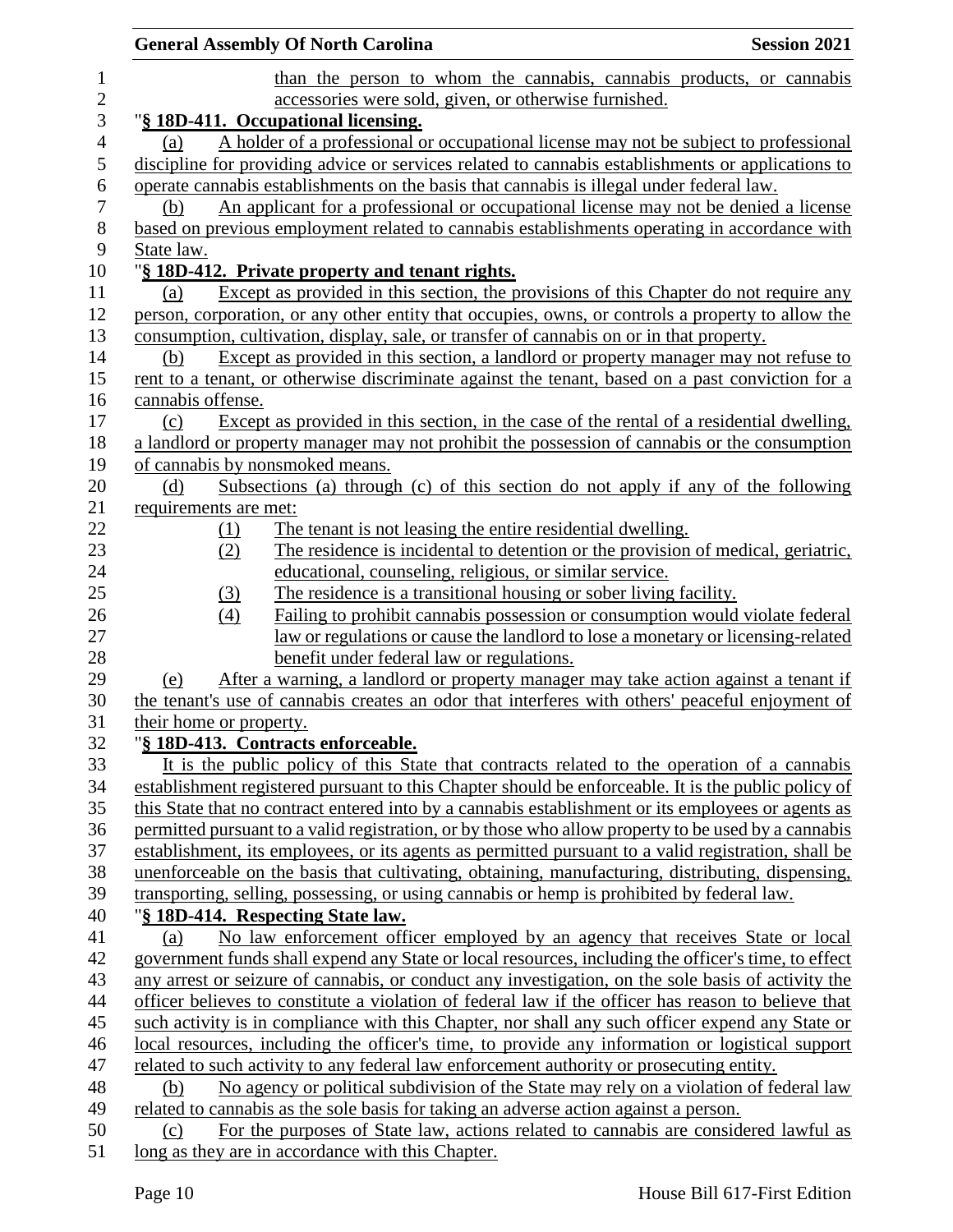| "§ 18D-415. Rulemaking.<br>1<br>$\overline{c}$<br>Not later than 180 days after the effective date of this Chapter, the Department shall<br>(a)<br>3<br>adopt rules necessary for implementation of this Chapter. Such rules shall not prohibit the<br>$\overline{4}$<br>operation of cannabis establishments, either expressly or through application, nor require such a<br>5<br>high investment of risk, money, time, or any other resource or asset that the operation of a<br>6<br>cannabis establishment is not worthy of being carried out in practice by a reasonably prudent<br>$\tau$<br>businessperson. Such regulations shall include all of the following:<br>$\,8\,$<br>Procedures for the issuance, renewal, suspension, and revocation of a<br>(1)<br>9<br>registration to operate a cannabis establishment, with such procedures subject<br>10<br>to all requirements of Chapter 150B of the General Statutes.<br>11<br>Rules, procedures, and policies to promote and encourage full participation in<br>(2)<br>12<br>the regulated cannabis industry by people from communities that have<br>13<br>previously been disproportionately harmed by cannabis prohibition and<br>14<br>enforcement and to positively impact those communities, which shall reflect<br>15<br>input from the Office of Social Equity, including all of the following:<br>16<br>Conducting necessary and appropriate outreach to diverse groups that<br>$\underline{a}$ .<br>17<br>may qualify for participation in activities under this Chapter.<br>18<br>Requiring each cannabis establishment to establish and adhere to<br><u>b.</u><br>19<br>policies that encourage diversity in employment, contracting, and<br>20<br>other professional opportunities.<br>21<br>Requiring any cannabis establishment with 25 or more employees to<br>$\underline{c}$ .<br>22<br>retain a diversity officer.<br>23<br>Requiring each cannabis establishment to report on the diversity of its<br><u>d.</u><br>24<br>workforce, management, contracts, and ownership by January 1 of<br>25<br>each year.<br>26<br>Issuing rules allowing social equity applicants to apply for, and be<br><u>e.</u><br>27<br>licensed for, cannabis establishment registrations no less than 180 days<br>28<br>prior to applicants that are not social equity applicants.<br>29<br>A Race to the Top scoring system to make the expansion of a cannabis<br>(3)<br>30<br>establishment to more than two locations contingent on the cannabis<br>31<br>establishment's contributions to equity and to benefiting the community. The<br>system must reflect input from the Office of Social Equity and shall include,<br>32<br>33<br>but need not be limited to, considerations of diversity in the cannabis<br>34<br>establishment's ownership and workforce, including in management;<br>35<br>employment of reentering citizens with prior convictions; minority<br>36<br>ownership; compensation packages and benefits for workers; investing in<br>37<br>economically disadvantaged areas; whether the cannabis establishment<br>38<br>incorporates principles of environmental resiliency or sustainability, including<br>39<br>energy efficiency; or whether the principals are social equity applicants.<br>40<br>A limit on the number of cannabis establishments a major investor may invest<br>$\left(4\right)$<br>41<br>in, unless each additional establishment is owned and operated by a social<br>42<br>equity applicant.<br>43<br>A schedule of reasonable application, registration, and renewal fees, provided<br>(5)<br>44<br>application fees shall not exceed five thousand dollars (\$5,000), with this<br>45<br>upper limit adjusted annually for inflation, unless the Department determines<br>46<br>a greater fee is necessary to carry out its responsibilities under this Chapter.<br>47<br>Qualifications for registration that are directly and demonstrably related to the<br>(6)<br>48<br>operation of a cannabis establishment and that may not disqualify applicants<br>49<br>solely for cannabis offenses prior to the effective date of this Chapter.<br>50<br>Security requirements. | <b>General Assembly Of North Carolina</b> |  | <b>Session 2021</b> |
|-------------------------------------------------------------------------------------------------------------------------------------------------------------------------------------------------------------------------------------------------------------------------------------------------------------------------------------------------------------------------------------------------------------------------------------------------------------------------------------------------------------------------------------------------------------------------------------------------------------------------------------------------------------------------------------------------------------------------------------------------------------------------------------------------------------------------------------------------------------------------------------------------------------------------------------------------------------------------------------------------------------------------------------------------------------------------------------------------------------------------------------------------------------------------------------------------------------------------------------------------------------------------------------------------------------------------------------------------------------------------------------------------------------------------------------------------------------------------------------------------------------------------------------------------------------------------------------------------------------------------------------------------------------------------------------------------------------------------------------------------------------------------------------------------------------------------------------------------------------------------------------------------------------------------------------------------------------------------------------------------------------------------------------------------------------------------------------------------------------------------------------------------------------------------------------------------------------------------------------------------------------------------------------------------------------------------------------------------------------------------------------------------------------------------------------------------------------------------------------------------------------------------------------------------------------------------------------------------------------------------------------------------------------------------------------------------------------------------------------------------------------------------------------------------------------------------------------------------------------------------------------------------------------------------------------------------------------------------------------------------------------------------------------------------------------------------------------------------------------------------------------------------------------------------------------------------------------------------------------------------------------------------------------------------------------------------------------------------------------------------------------------------------------------------------------------------------------------------------------------------------------------------------------------------------------------------------------------------------------------------------------------------------------------------------------------------------------------------------------------------------------------------------------------------------------------------------------------------------------------------------------------------------------------------------------------------------------------------------------------------------------------------------------------------------------------------------------------------------------------------------------------------------------------------------------------|-------------------------------------------|--|---------------------|
|                                                                                                                                                                                                                                                                                                                                                                                                                                                                                                                                                                                                                                                                                                                                                                                                                                                                                                                                                                                                                                                                                                                                                                                                                                                                                                                                                                                                                                                                                                                                                                                                                                                                                                                                                                                                                                                                                                                                                                                                                                                                                                                                                                                                                                                                                                                                                                                                                                                                                                                                                                                                                                                                                                                                                                                                                                                                                                                                                                                                                                                                                                                                                                                                                                                                                                                                                                                                                                                                                                                                                                                                                                                                                                                                                                                                                                                                                                                                                                                                                                                                                                                                                                                           |                                           |  |                     |
|                                                                                                                                                                                                                                                                                                                                                                                                                                                                                                                                                                                                                                                                                                                                                                                                                                                                                                                                                                                                                                                                                                                                                                                                                                                                                                                                                                                                                                                                                                                                                                                                                                                                                                                                                                                                                                                                                                                                                                                                                                                                                                                                                                                                                                                                                                                                                                                                                                                                                                                                                                                                                                                                                                                                                                                                                                                                                                                                                                                                                                                                                                                                                                                                                                                                                                                                                                                                                                                                                                                                                                                                                                                                                                                                                                                                                                                                                                                                                                                                                                                                                                                                                                                           |                                           |  |                     |
|                                                                                                                                                                                                                                                                                                                                                                                                                                                                                                                                                                                                                                                                                                                                                                                                                                                                                                                                                                                                                                                                                                                                                                                                                                                                                                                                                                                                                                                                                                                                                                                                                                                                                                                                                                                                                                                                                                                                                                                                                                                                                                                                                                                                                                                                                                                                                                                                                                                                                                                                                                                                                                                                                                                                                                                                                                                                                                                                                                                                                                                                                                                                                                                                                                                                                                                                                                                                                                                                                                                                                                                                                                                                                                                                                                                                                                                                                                                                                                                                                                                                                                                                                                                           |                                           |  |                     |
|                                                                                                                                                                                                                                                                                                                                                                                                                                                                                                                                                                                                                                                                                                                                                                                                                                                                                                                                                                                                                                                                                                                                                                                                                                                                                                                                                                                                                                                                                                                                                                                                                                                                                                                                                                                                                                                                                                                                                                                                                                                                                                                                                                                                                                                                                                                                                                                                                                                                                                                                                                                                                                                                                                                                                                                                                                                                                                                                                                                                                                                                                                                                                                                                                                                                                                                                                                                                                                                                                                                                                                                                                                                                                                                                                                                                                                                                                                                                                                                                                                                                                                                                                                                           |                                           |  |                     |
|                                                                                                                                                                                                                                                                                                                                                                                                                                                                                                                                                                                                                                                                                                                                                                                                                                                                                                                                                                                                                                                                                                                                                                                                                                                                                                                                                                                                                                                                                                                                                                                                                                                                                                                                                                                                                                                                                                                                                                                                                                                                                                                                                                                                                                                                                                                                                                                                                                                                                                                                                                                                                                                                                                                                                                                                                                                                                                                                                                                                                                                                                                                                                                                                                                                                                                                                                                                                                                                                                                                                                                                                                                                                                                                                                                                                                                                                                                                                                                                                                                                                                                                                                                                           |                                           |  |                     |
|                                                                                                                                                                                                                                                                                                                                                                                                                                                                                                                                                                                                                                                                                                                                                                                                                                                                                                                                                                                                                                                                                                                                                                                                                                                                                                                                                                                                                                                                                                                                                                                                                                                                                                                                                                                                                                                                                                                                                                                                                                                                                                                                                                                                                                                                                                                                                                                                                                                                                                                                                                                                                                                                                                                                                                                                                                                                                                                                                                                                                                                                                                                                                                                                                                                                                                                                                                                                                                                                                                                                                                                                                                                                                                                                                                                                                                                                                                                                                                                                                                                                                                                                                                                           |                                           |  |                     |
|                                                                                                                                                                                                                                                                                                                                                                                                                                                                                                                                                                                                                                                                                                                                                                                                                                                                                                                                                                                                                                                                                                                                                                                                                                                                                                                                                                                                                                                                                                                                                                                                                                                                                                                                                                                                                                                                                                                                                                                                                                                                                                                                                                                                                                                                                                                                                                                                                                                                                                                                                                                                                                                                                                                                                                                                                                                                                                                                                                                                                                                                                                                                                                                                                                                                                                                                                                                                                                                                                                                                                                                                                                                                                                                                                                                                                                                                                                                                                                                                                                                                                                                                                                                           |                                           |  |                     |
|                                                                                                                                                                                                                                                                                                                                                                                                                                                                                                                                                                                                                                                                                                                                                                                                                                                                                                                                                                                                                                                                                                                                                                                                                                                                                                                                                                                                                                                                                                                                                                                                                                                                                                                                                                                                                                                                                                                                                                                                                                                                                                                                                                                                                                                                                                                                                                                                                                                                                                                                                                                                                                                                                                                                                                                                                                                                                                                                                                                                                                                                                                                                                                                                                                                                                                                                                                                                                                                                                                                                                                                                                                                                                                                                                                                                                                                                                                                                                                                                                                                                                                                                                                                           |                                           |  |                     |
|                                                                                                                                                                                                                                                                                                                                                                                                                                                                                                                                                                                                                                                                                                                                                                                                                                                                                                                                                                                                                                                                                                                                                                                                                                                                                                                                                                                                                                                                                                                                                                                                                                                                                                                                                                                                                                                                                                                                                                                                                                                                                                                                                                                                                                                                                                                                                                                                                                                                                                                                                                                                                                                                                                                                                                                                                                                                                                                                                                                                                                                                                                                                                                                                                                                                                                                                                                                                                                                                                                                                                                                                                                                                                                                                                                                                                                                                                                                                                                                                                                                                                                                                                                                           |                                           |  |                     |
|                                                                                                                                                                                                                                                                                                                                                                                                                                                                                                                                                                                                                                                                                                                                                                                                                                                                                                                                                                                                                                                                                                                                                                                                                                                                                                                                                                                                                                                                                                                                                                                                                                                                                                                                                                                                                                                                                                                                                                                                                                                                                                                                                                                                                                                                                                                                                                                                                                                                                                                                                                                                                                                                                                                                                                                                                                                                                                                                                                                                                                                                                                                                                                                                                                                                                                                                                                                                                                                                                                                                                                                                                                                                                                                                                                                                                                                                                                                                                                                                                                                                                                                                                                                           |                                           |  |                     |
|                                                                                                                                                                                                                                                                                                                                                                                                                                                                                                                                                                                                                                                                                                                                                                                                                                                                                                                                                                                                                                                                                                                                                                                                                                                                                                                                                                                                                                                                                                                                                                                                                                                                                                                                                                                                                                                                                                                                                                                                                                                                                                                                                                                                                                                                                                                                                                                                                                                                                                                                                                                                                                                                                                                                                                                                                                                                                                                                                                                                                                                                                                                                                                                                                                                                                                                                                                                                                                                                                                                                                                                                                                                                                                                                                                                                                                                                                                                                                                                                                                                                                                                                                                                           |                                           |  |                     |
|                                                                                                                                                                                                                                                                                                                                                                                                                                                                                                                                                                                                                                                                                                                                                                                                                                                                                                                                                                                                                                                                                                                                                                                                                                                                                                                                                                                                                                                                                                                                                                                                                                                                                                                                                                                                                                                                                                                                                                                                                                                                                                                                                                                                                                                                                                                                                                                                                                                                                                                                                                                                                                                                                                                                                                                                                                                                                                                                                                                                                                                                                                                                                                                                                                                                                                                                                                                                                                                                                                                                                                                                                                                                                                                                                                                                                                                                                                                                                                                                                                                                                                                                                                                           |                                           |  |                     |
|                                                                                                                                                                                                                                                                                                                                                                                                                                                                                                                                                                                                                                                                                                                                                                                                                                                                                                                                                                                                                                                                                                                                                                                                                                                                                                                                                                                                                                                                                                                                                                                                                                                                                                                                                                                                                                                                                                                                                                                                                                                                                                                                                                                                                                                                                                                                                                                                                                                                                                                                                                                                                                                                                                                                                                                                                                                                                                                                                                                                                                                                                                                                                                                                                                                                                                                                                                                                                                                                                                                                                                                                                                                                                                                                                                                                                                                                                                                                                                                                                                                                                                                                                                                           |                                           |  |                     |
|                                                                                                                                                                                                                                                                                                                                                                                                                                                                                                                                                                                                                                                                                                                                                                                                                                                                                                                                                                                                                                                                                                                                                                                                                                                                                                                                                                                                                                                                                                                                                                                                                                                                                                                                                                                                                                                                                                                                                                                                                                                                                                                                                                                                                                                                                                                                                                                                                                                                                                                                                                                                                                                                                                                                                                                                                                                                                                                                                                                                                                                                                                                                                                                                                                                                                                                                                                                                                                                                                                                                                                                                                                                                                                                                                                                                                                                                                                                                                                                                                                                                                                                                                                                           |                                           |  |                     |
|                                                                                                                                                                                                                                                                                                                                                                                                                                                                                                                                                                                                                                                                                                                                                                                                                                                                                                                                                                                                                                                                                                                                                                                                                                                                                                                                                                                                                                                                                                                                                                                                                                                                                                                                                                                                                                                                                                                                                                                                                                                                                                                                                                                                                                                                                                                                                                                                                                                                                                                                                                                                                                                                                                                                                                                                                                                                                                                                                                                                                                                                                                                                                                                                                                                                                                                                                                                                                                                                                                                                                                                                                                                                                                                                                                                                                                                                                                                                                                                                                                                                                                                                                                                           |                                           |  |                     |
|                                                                                                                                                                                                                                                                                                                                                                                                                                                                                                                                                                                                                                                                                                                                                                                                                                                                                                                                                                                                                                                                                                                                                                                                                                                                                                                                                                                                                                                                                                                                                                                                                                                                                                                                                                                                                                                                                                                                                                                                                                                                                                                                                                                                                                                                                                                                                                                                                                                                                                                                                                                                                                                                                                                                                                                                                                                                                                                                                                                                                                                                                                                                                                                                                                                                                                                                                                                                                                                                                                                                                                                                                                                                                                                                                                                                                                                                                                                                                                                                                                                                                                                                                                                           |                                           |  |                     |
|                                                                                                                                                                                                                                                                                                                                                                                                                                                                                                                                                                                                                                                                                                                                                                                                                                                                                                                                                                                                                                                                                                                                                                                                                                                                                                                                                                                                                                                                                                                                                                                                                                                                                                                                                                                                                                                                                                                                                                                                                                                                                                                                                                                                                                                                                                                                                                                                                                                                                                                                                                                                                                                                                                                                                                                                                                                                                                                                                                                                                                                                                                                                                                                                                                                                                                                                                                                                                                                                                                                                                                                                                                                                                                                                                                                                                                                                                                                                                                                                                                                                                                                                                                                           |                                           |  |                     |
|                                                                                                                                                                                                                                                                                                                                                                                                                                                                                                                                                                                                                                                                                                                                                                                                                                                                                                                                                                                                                                                                                                                                                                                                                                                                                                                                                                                                                                                                                                                                                                                                                                                                                                                                                                                                                                                                                                                                                                                                                                                                                                                                                                                                                                                                                                                                                                                                                                                                                                                                                                                                                                                                                                                                                                                                                                                                                                                                                                                                                                                                                                                                                                                                                                                                                                                                                                                                                                                                                                                                                                                                                                                                                                                                                                                                                                                                                                                                                                                                                                                                                                                                                                                           |                                           |  |                     |
|                                                                                                                                                                                                                                                                                                                                                                                                                                                                                                                                                                                                                                                                                                                                                                                                                                                                                                                                                                                                                                                                                                                                                                                                                                                                                                                                                                                                                                                                                                                                                                                                                                                                                                                                                                                                                                                                                                                                                                                                                                                                                                                                                                                                                                                                                                                                                                                                                                                                                                                                                                                                                                                                                                                                                                                                                                                                                                                                                                                                                                                                                                                                                                                                                                                                                                                                                                                                                                                                                                                                                                                                                                                                                                                                                                                                                                                                                                                                                                                                                                                                                                                                                                                           |                                           |  |                     |
|                                                                                                                                                                                                                                                                                                                                                                                                                                                                                                                                                                                                                                                                                                                                                                                                                                                                                                                                                                                                                                                                                                                                                                                                                                                                                                                                                                                                                                                                                                                                                                                                                                                                                                                                                                                                                                                                                                                                                                                                                                                                                                                                                                                                                                                                                                                                                                                                                                                                                                                                                                                                                                                                                                                                                                                                                                                                                                                                                                                                                                                                                                                                                                                                                                                                                                                                                                                                                                                                                                                                                                                                                                                                                                                                                                                                                                                                                                                                                                                                                                                                                                                                                                                           |                                           |  |                     |
|                                                                                                                                                                                                                                                                                                                                                                                                                                                                                                                                                                                                                                                                                                                                                                                                                                                                                                                                                                                                                                                                                                                                                                                                                                                                                                                                                                                                                                                                                                                                                                                                                                                                                                                                                                                                                                                                                                                                                                                                                                                                                                                                                                                                                                                                                                                                                                                                                                                                                                                                                                                                                                                                                                                                                                                                                                                                                                                                                                                                                                                                                                                                                                                                                                                                                                                                                                                                                                                                                                                                                                                                                                                                                                                                                                                                                                                                                                                                                                                                                                                                                                                                                                                           |                                           |  |                     |
|                                                                                                                                                                                                                                                                                                                                                                                                                                                                                                                                                                                                                                                                                                                                                                                                                                                                                                                                                                                                                                                                                                                                                                                                                                                                                                                                                                                                                                                                                                                                                                                                                                                                                                                                                                                                                                                                                                                                                                                                                                                                                                                                                                                                                                                                                                                                                                                                                                                                                                                                                                                                                                                                                                                                                                                                                                                                                                                                                                                                                                                                                                                                                                                                                                                                                                                                                                                                                                                                                                                                                                                                                                                                                                                                                                                                                                                                                                                                                                                                                                                                                                                                                                                           |                                           |  |                     |
|                                                                                                                                                                                                                                                                                                                                                                                                                                                                                                                                                                                                                                                                                                                                                                                                                                                                                                                                                                                                                                                                                                                                                                                                                                                                                                                                                                                                                                                                                                                                                                                                                                                                                                                                                                                                                                                                                                                                                                                                                                                                                                                                                                                                                                                                                                                                                                                                                                                                                                                                                                                                                                                                                                                                                                                                                                                                                                                                                                                                                                                                                                                                                                                                                                                                                                                                                                                                                                                                                                                                                                                                                                                                                                                                                                                                                                                                                                                                                                                                                                                                                                                                                                                           |                                           |  |                     |
|                                                                                                                                                                                                                                                                                                                                                                                                                                                                                                                                                                                                                                                                                                                                                                                                                                                                                                                                                                                                                                                                                                                                                                                                                                                                                                                                                                                                                                                                                                                                                                                                                                                                                                                                                                                                                                                                                                                                                                                                                                                                                                                                                                                                                                                                                                                                                                                                                                                                                                                                                                                                                                                                                                                                                                                                                                                                                                                                                                                                                                                                                                                                                                                                                                                                                                                                                                                                                                                                                                                                                                                                                                                                                                                                                                                                                                                                                                                                                                                                                                                                                                                                                                                           |                                           |  |                     |
|                                                                                                                                                                                                                                                                                                                                                                                                                                                                                                                                                                                                                                                                                                                                                                                                                                                                                                                                                                                                                                                                                                                                                                                                                                                                                                                                                                                                                                                                                                                                                                                                                                                                                                                                                                                                                                                                                                                                                                                                                                                                                                                                                                                                                                                                                                                                                                                                                                                                                                                                                                                                                                                                                                                                                                                                                                                                                                                                                                                                                                                                                                                                                                                                                                                                                                                                                                                                                                                                                                                                                                                                                                                                                                                                                                                                                                                                                                                                                                                                                                                                                                                                                                                           |                                           |  |                     |
|                                                                                                                                                                                                                                                                                                                                                                                                                                                                                                                                                                                                                                                                                                                                                                                                                                                                                                                                                                                                                                                                                                                                                                                                                                                                                                                                                                                                                                                                                                                                                                                                                                                                                                                                                                                                                                                                                                                                                                                                                                                                                                                                                                                                                                                                                                                                                                                                                                                                                                                                                                                                                                                                                                                                                                                                                                                                                                                                                                                                                                                                                                                                                                                                                                                                                                                                                                                                                                                                                                                                                                                                                                                                                                                                                                                                                                                                                                                                                                                                                                                                                                                                                                                           |                                           |  |                     |
|                                                                                                                                                                                                                                                                                                                                                                                                                                                                                                                                                                                                                                                                                                                                                                                                                                                                                                                                                                                                                                                                                                                                                                                                                                                                                                                                                                                                                                                                                                                                                                                                                                                                                                                                                                                                                                                                                                                                                                                                                                                                                                                                                                                                                                                                                                                                                                                                                                                                                                                                                                                                                                                                                                                                                                                                                                                                                                                                                                                                                                                                                                                                                                                                                                                                                                                                                                                                                                                                                                                                                                                                                                                                                                                                                                                                                                                                                                                                                                                                                                                                                                                                                                                           |                                           |  |                     |
|                                                                                                                                                                                                                                                                                                                                                                                                                                                                                                                                                                                                                                                                                                                                                                                                                                                                                                                                                                                                                                                                                                                                                                                                                                                                                                                                                                                                                                                                                                                                                                                                                                                                                                                                                                                                                                                                                                                                                                                                                                                                                                                                                                                                                                                                                                                                                                                                                                                                                                                                                                                                                                                                                                                                                                                                                                                                                                                                                                                                                                                                                                                                                                                                                                                                                                                                                                                                                                                                                                                                                                                                                                                                                                                                                                                                                                                                                                                                                                                                                                                                                                                                                                                           |                                           |  |                     |
|                                                                                                                                                                                                                                                                                                                                                                                                                                                                                                                                                                                                                                                                                                                                                                                                                                                                                                                                                                                                                                                                                                                                                                                                                                                                                                                                                                                                                                                                                                                                                                                                                                                                                                                                                                                                                                                                                                                                                                                                                                                                                                                                                                                                                                                                                                                                                                                                                                                                                                                                                                                                                                                                                                                                                                                                                                                                                                                                                                                                                                                                                                                                                                                                                                                                                                                                                                                                                                                                                                                                                                                                                                                                                                                                                                                                                                                                                                                                                                                                                                                                                                                                                                                           |                                           |  |                     |
|                                                                                                                                                                                                                                                                                                                                                                                                                                                                                                                                                                                                                                                                                                                                                                                                                                                                                                                                                                                                                                                                                                                                                                                                                                                                                                                                                                                                                                                                                                                                                                                                                                                                                                                                                                                                                                                                                                                                                                                                                                                                                                                                                                                                                                                                                                                                                                                                                                                                                                                                                                                                                                                                                                                                                                                                                                                                                                                                                                                                                                                                                                                                                                                                                                                                                                                                                                                                                                                                                                                                                                                                                                                                                                                                                                                                                                                                                                                                                                                                                                                                                                                                                                                           |                                           |  |                     |
|                                                                                                                                                                                                                                                                                                                                                                                                                                                                                                                                                                                                                                                                                                                                                                                                                                                                                                                                                                                                                                                                                                                                                                                                                                                                                                                                                                                                                                                                                                                                                                                                                                                                                                                                                                                                                                                                                                                                                                                                                                                                                                                                                                                                                                                                                                                                                                                                                                                                                                                                                                                                                                                                                                                                                                                                                                                                                                                                                                                                                                                                                                                                                                                                                                                                                                                                                                                                                                                                                                                                                                                                                                                                                                                                                                                                                                                                                                                                                                                                                                                                                                                                                                                           |                                           |  |                     |
|                                                                                                                                                                                                                                                                                                                                                                                                                                                                                                                                                                                                                                                                                                                                                                                                                                                                                                                                                                                                                                                                                                                                                                                                                                                                                                                                                                                                                                                                                                                                                                                                                                                                                                                                                                                                                                                                                                                                                                                                                                                                                                                                                                                                                                                                                                                                                                                                                                                                                                                                                                                                                                                                                                                                                                                                                                                                                                                                                                                                                                                                                                                                                                                                                                                                                                                                                                                                                                                                                                                                                                                                                                                                                                                                                                                                                                                                                                                                                                                                                                                                                                                                                                                           |                                           |  |                     |
|                                                                                                                                                                                                                                                                                                                                                                                                                                                                                                                                                                                                                                                                                                                                                                                                                                                                                                                                                                                                                                                                                                                                                                                                                                                                                                                                                                                                                                                                                                                                                                                                                                                                                                                                                                                                                                                                                                                                                                                                                                                                                                                                                                                                                                                                                                                                                                                                                                                                                                                                                                                                                                                                                                                                                                                                                                                                                                                                                                                                                                                                                                                                                                                                                                                                                                                                                                                                                                                                                                                                                                                                                                                                                                                                                                                                                                                                                                                                                                                                                                                                                                                                                                                           |                                           |  |                     |
|                                                                                                                                                                                                                                                                                                                                                                                                                                                                                                                                                                                                                                                                                                                                                                                                                                                                                                                                                                                                                                                                                                                                                                                                                                                                                                                                                                                                                                                                                                                                                                                                                                                                                                                                                                                                                                                                                                                                                                                                                                                                                                                                                                                                                                                                                                                                                                                                                                                                                                                                                                                                                                                                                                                                                                                                                                                                                                                                                                                                                                                                                                                                                                                                                                                                                                                                                                                                                                                                                                                                                                                                                                                                                                                                                                                                                                                                                                                                                                                                                                                                                                                                                                                           |                                           |  |                     |
|                                                                                                                                                                                                                                                                                                                                                                                                                                                                                                                                                                                                                                                                                                                                                                                                                                                                                                                                                                                                                                                                                                                                                                                                                                                                                                                                                                                                                                                                                                                                                                                                                                                                                                                                                                                                                                                                                                                                                                                                                                                                                                                                                                                                                                                                                                                                                                                                                                                                                                                                                                                                                                                                                                                                                                                                                                                                                                                                                                                                                                                                                                                                                                                                                                                                                                                                                                                                                                                                                                                                                                                                                                                                                                                                                                                                                                                                                                                                                                                                                                                                                                                                                                                           |                                           |  |                     |
|                                                                                                                                                                                                                                                                                                                                                                                                                                                                                                                                                                                                                                                                                                                                                                                                                                                                                                                                                                                                                                                                                                                                                                                                                                                                                                                                                                                                                                                                                                                                                                                                                                                                                                                                                                                                                                                                                                                                                                                                                                                                                                                                                                                                                                                                                                                                                                                                                                                                                                                                                                                                                                                                                                                                                                                                                                                                                                                                                                                                                                                                                                                                                                                                                                                                                                                                                                                                                                                                                                                                                                                                                                                                                                                                                                                                                                                                                                                                                                                                                                                                                                                                                                                           |                                           |  |                     |
|                                                                                                                                                                                                                                                                                                                                                                                                                                                                                                                                                                                                                                                                                                                                                                                                                                                                                                                                                                                                                                                                                                                                                                                                                                                                                                                                                                                                                                                                                                                                                                                                                                                                                                                                                                                                                                                                                                                                                                                                                                                                                                                                                                                                                                                                                                                                                                                                                                                                                                                                                                                                                                                                                                                                                                                                                                                                                                                                                                                                                                                                                                                                                                                                                                                                                                                                                                                                                                                                                                                                                                                                                                                                                                                                                                                                                                                                                                                                                                                                                                                                                                                                                                                           |                                           |  |                     |
|                                                                                                                                                                                                                                                                                                                                                                                                                                                                                                                                                                                                                                                                                                                                                                                                                                                                                                                                                                                                                                                                                                                                                                                                                                                                                                                                                                                                                                                                                                                                                                                                                                                                                                                                                                                                                                                                                                                                                                                                                                                                                                                                                                                                                                                                                                                                                                                                                                                                                                                                                                                                                                                                                                                                                                                                                                                                                                                                                                                                                                                                                                                                                                                                                                                                                                                                                                                                                                                                                                                                                                                                                                                                                                                                                                                                                                                                                                                                                                                                                                                                                                                                                                                           |                                           |  |                     |
|                                                                                                                                                                                                                                                                                                                                                                                                                                                                                                                                                                                                                                                                                                                                                                                                                                                                                                                                                                                                                                                                                                                                                                                                                                                                                                                                                                                                                                                                                                                                                                                                                                                                                                                                                                                                                                                                                                                                                                                                                                                                                                                                                                                                                                                                                                                                                                                                                                                                                                                                                                                                                                                                                                                                                                                                                                                                                                                                                                                                                                                                                                                                                                                                                                                                                                                                                                                                                                                                                                                                                                                                                                                                                                                                                                                                                                                                                                                                                                                                                                                                                                                                                                                           |                                           |  |                     |
|                                                                                                                                                                                                                                                                                                                                                                                                                                                                                                                                                                                                                                                                                                                                                                                                                                                                                                                                                                                                                                                                                                                                                                                                                                                                                                                                                                                                                                                                                                                                                                                                                                                                                                                                                                                                                                                                                                                                                                                                                                                                                                                                                                                                                                                                                                                                                                                                                                                                                                                                                                                                                                                                                                                                                                                                                                                                                                                                                                                                                                                                                                                                                                                                                                                                                                                                                                                                                                                                                                                                                                                                                                                                                                                                                                                                                                                                                                                                                                                                                                                                                                                                                                                           |                                           |  |                     |
|                                                                                                                                                                                                                                                                                                                                                                                                                                                                                                                                                                                                                                                                                                                                                                                                                                                                                                                                                                                                                                                                                                                                                                                                                                                                                                                                                                                                                                                                                                                                                                                                                                                                                                                                                                                                                                                                                                                                                                                                                                                                                                                                                                                                                                                                                                                                                                                                                                                                                                                                                                                                                                                                                                                                                                                                                                                                                                                                                                                                                                                                                                                                                                                                                                                                                                                                                                                                                                                                                                                                                                                                                                                                                                                                                                                                                                                                                                                                                                                                                                                                                                                                                                                           |                                           |  |                     |
|                                                                                                                                                                                                                                                                                                                                                                                                                                                                                                                                                                                                                                                                                                                                                                                                                                                                                                                                                                                                                                                                                                                                                                                                                                                                                                                                                                                                                                                                                                                                                                                                                                                                                                                                                                                                                                                                                                                                                                                                                                                                                                                                                                                                                                                                                                                                                                                                                                                                                                                                                                                                                                                                                                                                                                                                                                                                                                                                                                                                                                                                                                                                                                                                                                                                                                                                                                                                                                                                                                                                                                                                                                                                                                                                                                                                                                                                                                                                                                                                                                                                                                                                                                                           |                                           |  |                     |
|                                                                                                                                                                                                                                                                                                                                                                                                                                                                                                                                                                                                                                                                                                                                                                                                                                                                                                                                                                                                                                                                                                                                                                                                                                                                                                                                                                                                                                                                                                                                                                                                                                                                                                                                                                                                                                                                                                                                                                                                                                                                                                                                                                                                                                                                                                                                                                                                                                                                                                                                                                                                                                                                                                                                                                                                                                                                                                                                                                                                                                                                                                                                                                                                                                                                                                                                                                                                                                                                                                                                                                                                                                                                                                                                                                                                                                                                                                                                                                                                                                                                                                                                                                                           |                                           |  |                     |
|                                                                                                                                                                                                                                                                                                                                                                                                                                                                                                                                                                                                                                                                                                                                                                                                                                                                                                                                                                                                                                                                                                                                                                                                                                                                                                                                                                                                                                                                                                                                                                                                                                                                                                                                                                                                                                                                                                                                                                                                                                                                                                                                                                                                                                                                                                                                                                                                                                                                                                                                                                                                                                                                                                                                                                                                                                                                                                                                                                                                                                                                                                                                                                                                                                                                                                                                                                                                                                                                                                                                                                                                                                                                                                                                                                                                                                                                                                                                                                                                                                                                                                                                                                                           |                                           |  |                     |
|                                                                                                                                                                                                                                                                                                                                                                                                                                                                                                                                                                                                                                                                                                                                                                                                                                                                                                                                                                                                                                                                                                                                                                                                                                                                                                                                                                                                                                                                                                                                                                                                                                                                                                                                                                                                                                                                                                                                                                                                                                                                                                                                                                                                                                                                                                                                                                                                                                                                                                                                                                                                                                                                                                                                                                                                                                                                                                                                                                                                                                                                                                                                                                                                                                                                                                                                                                                                                                                                                                                                                                                                                                                                                                                                                                                                                                                                                                                                                                                                                                                                                                                                                                                           |                                           |  |                     |
|                                                                                                                                                                                                                                                                                                                                                                                                                                                                                                                                                                                                                                                                                                                                                                                                                                                                                                                                                                                                                                                                                                                                                                                                                                                                                                                                                                                                                                                                                                                                                                                                                                                                                                                                                                                                                                                                                                                                                                                                                                                                                                                                                                                                                                                                                                                                                                                                                                                                                                                                                                                                                                                                                                                                                                                                                                                                                                                                                                                                                                                                                                                                                                                                                                                                                                                                                                                                                                                                                                                                                                                                                                                                                                                                                                                                                                                                                                                                                                                                                                                                                                                                                                                           |                                           |  |                     |
|                                                                                                                                                                                                                                                                                                                                                                                                                                                                                                                                                                                                                                                                                                                                                                                                                                                                                                                                                                                                                                                                                                                                                                                                                                                                                                                                                                                                                                                                                                                                                                                                                                                                                                                                                                                                                                                                                                                                                                                                                                                                                                                                                                                                                                                                                                                                                                                                                                                                                                                                                                                                                                                                                                                                                                                                                                                                                                                                                                                                                                                                                                                                                                                                                                                                                                                                                                                                                                                                                                                                                                                                                                                                                                                                                                                                                                                                                                                                                                                                                                                                                                                                                                                           |                                           |  |                     |
|                                                                                                                                                                                                                                                                                                                                                                                                                                                                                                                                                                                                                                                                                                                                                                                                                                                                                                                                                                                                                                                                                                                                                                                                                                                                                                                                                                                                                                                                                                                                                                                                                                                                                                                                                                                                                                                                                                                                                                                                                                                                                                                                                                                                                                                                                                                                                                                                                                                                                                                                                                                                                                                                                                                                                                                                                                                                                                                                                                                                                                                                                                                                                                                                                                                                                                                                                                                                                                                                                                                                                                                                                                                                                                                                                                                                                                                                                                                                                                                                                                                                                                                                                                                           |                                           |  |                     |
|                                                                                                                                                                                                                                                                                                                                                                                                                                                                                                                                                                                                                                                                                                                                                                                                                                                                                                                                                                                                                                                                                                                                                                                                                                                                                                                                                                                                                                                                                                                                                                                                                                                                                                                                                                                                                                                                                                                                                                                                                                                                                                                                                                                                                                                                                                                                                                                                                                                                                                                                                                                                                                                                                                                                                                                                                                                                                                                                                                                                                                                                                                                                                                                                                                                                                                                                                                                                                                                                                                                                                                                                                                                                                                                                                                                                                                                                                                                                                                                                                                                                                                                                                                                           | <u>(7)</u>                                |  |                     |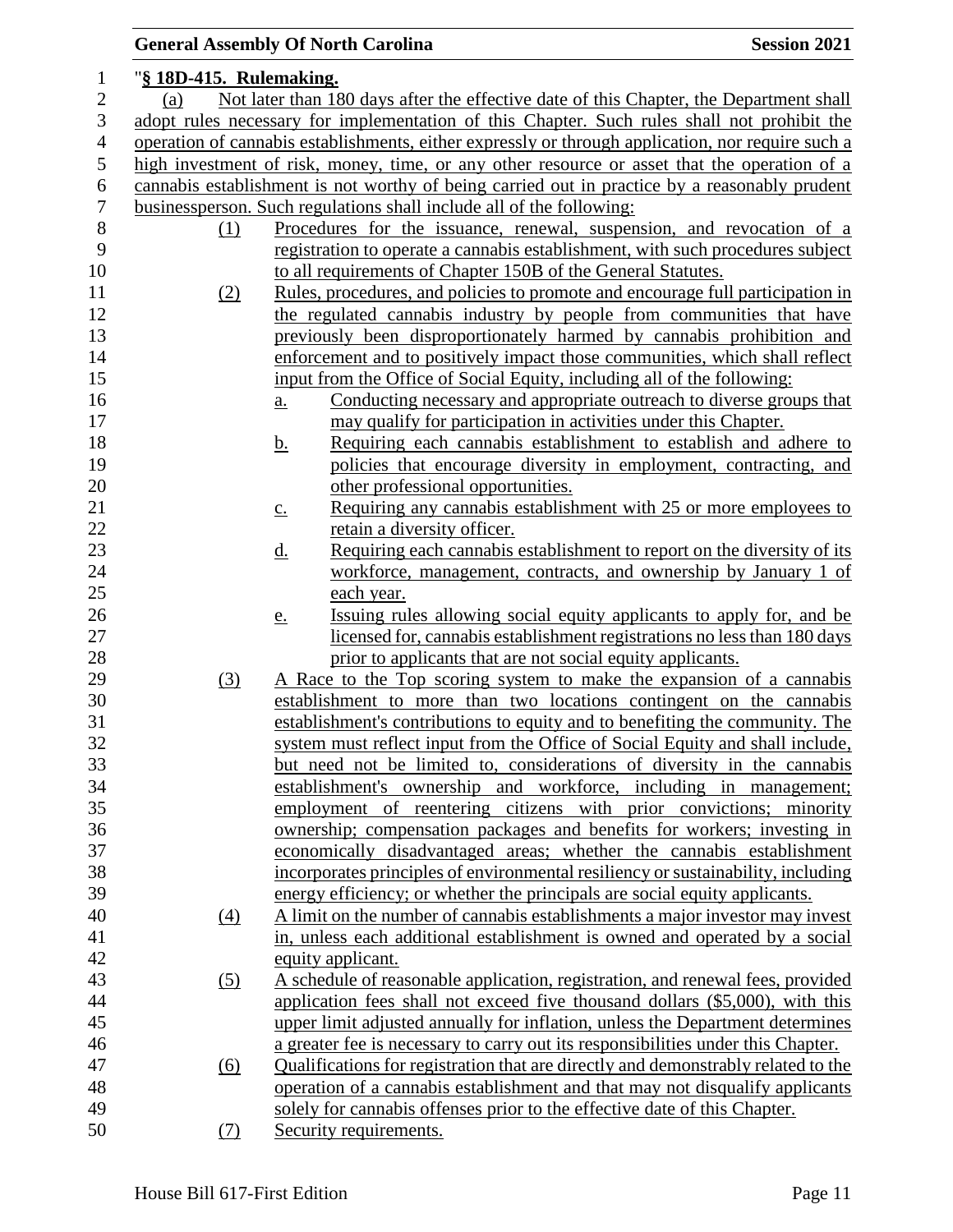|      | <b>General Assembly Of North Carolina</b>                                           | <b>Session 2021</b> |
|------|-------------------------------------------------------------------------------------|---------------------|
| (8)  | Requirements for the transportation and storage of cannabis and cannabis            |                     |
|      | products by cannabis establishments.                                                |                     |
| (9)  | Requirements for the delivery of cannabis and cannabis products to                  |                     |
|      | consumers, including a prohibition on business names, logos, and other              |                     |
|      | identifying language or images on delivery vehicles and a prohibition on            |                     |
|      | delivering to any address located on land owned by the federal government or        |                     |
|      | any address on land or in a building leased by the federal government.              |                     |
| (10) | Employment and training requirements, including requiring that each                 |                     |
|      | cannabis establishment create an identification badge for each employee or          |                     |
|      | agent. These requirements may not disqualify applicants solely for cannabis         |                     |
|      | offenses prior to the effective date of this Chapter.                               |                     |
|      |                                                                                     |                     |
| (11) | Requirements designed to prevent the sale or diversion of cannabis and              |                     |
|      | cannabis products to persons under the age of 21.                                   |                     |
| (12) | Requirements for cannabis and cannabis products sold or distributed by a            |                     |
|      | cannabis establishment, including prohibiting any misleading labeling and           |                     |
|      | requiring cannabis product labels to include all of the following:                  |                     |
|      | The length of time it typically takes for the product to take effect.<br><u>a.</u>  |                     |
|      | <u>b.</u><br>A disclosure of ingredients and possible allergens.                    |                     |
|      | A nutritional fact panel.<br>$\underline{\mathbf{C}}$ .                             |                     |
|      | d.<br>Requiring opaque, child-resistant packaging, which must be designed           |                     |
|      | or constructed to be significantly difficult for children under 5 years             |                     |
|      | of age to open and not difficult for normal adults to use properly as               |                     |
|      | defined by 16 C.F.R. § 1700.20.                                                     |                     |
|      | Requiring that edible cannabis products be clearly identifiable, when<br>e.         |                     |
|      | practicable, with a standard symbol indicating that they contain<br>cannabis.       |                     |
| (13) | Health and safety regulations and standards for the manufacture of cannabis         |                     |
|      | products and both the indoor and outdoor cultivation of cannabis by cannabis        |                     |
|      | establishments.                                                                     |                     |
| (14) | Restrictions on advertising, marketing, and signage, including, but not limited     |                     |
|      | to, a prohibition on mass-market campaigns that have a high likelihood of           |                     |
|      | reaching minors.                                                                    |                     |
| (15) | Rules to create at least six tiers of cannabis cultivation facilities, based on the |                     |
|      | size of the facility or the number of plants cultivated, and whether the            |                     |
|      | cultivation occurs outdoors, indoors, or in a greenhouse. Security regulations      |                     |
|      | and licensing fees must vary based on the size of the cultivation facility.         |                     |
| (16) | Restrictions or prohibitions on additives to cannabis and cannabis-infused          |                     |
|      | products, including, but not limited to, those that are toxic or designed to make   |                     |
|      | the product more addictive.                                                         |                     |
|      | Prohibitions on products that are designed to make the product more appealing       |                     |
| (17) | to children, including prohibiting the use of any images designed or likely to      |                     |
|      | appeal to minors, including cartoons, toys, animals, or children, and any other     |                     |
|      |                                                                                     |                     |
|      | likeness to images, characters, or phrases that are popularly used to advertise     |                     |
|      | to children.                                                                        |                     |
| (18) | Restrictions on the use of pesticides that are injurious to human health.           |                     |
| (19) | Regulations governing visits to cannabis cultivation facilities and cannabis        |                     |
|      | manufacturing<br>facilities,<br>including<br>product<br>requiring                   | the<br>cannabis     |
|      | establishment to log visitors.                                                      |                     |
| (20) | A definition of the amount of delta-9 tetrahydrocannabinol that constitutes a       |                     |
|      | single serving in a cannabis product.                                               |                     |
| (21) | Standards for the safe manufacture of cannabis extracts and concentrates.           |                     |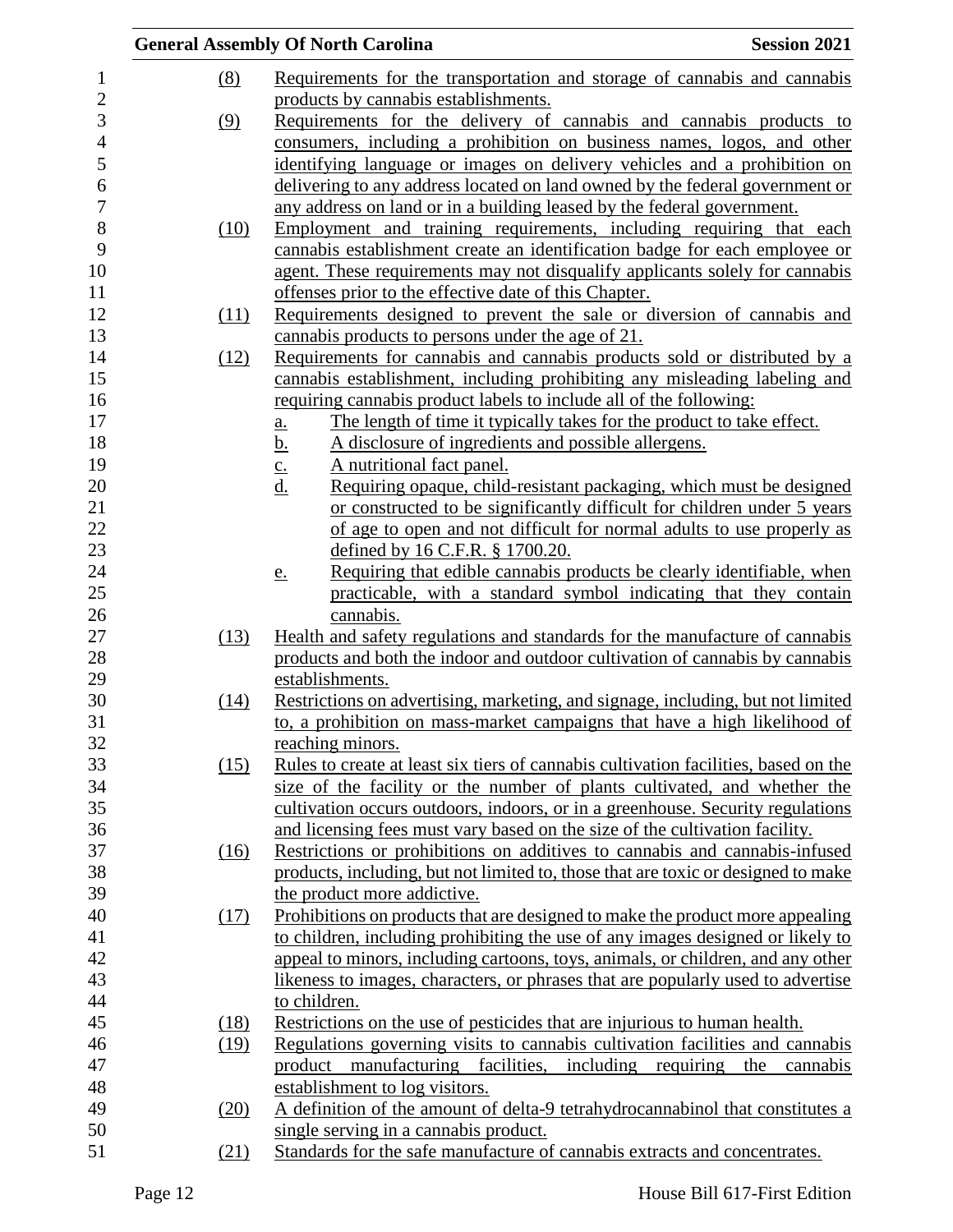|                 | <b>General Assembly Of North Carolina</b>                                                            | <b>Session 2021</b> |
|-----------------|------------------------------------------------------------------------------------------------------|---------------------|
| (22)            | Requirements that educational materials be disseminated to consumers who                             |                     |
|                 | purchase cannabis-infused products.                                                                  |                     |
| (23)            | Requirements for random sample testing to ensure quality control, including                          |                     |
|                 | by ensuring that cannabis and cannabis-infused products are accurately                               |                     |
|                 | labeled for potency. Unless the Department determines that remediation or                            |                     |
|                 | treatment is sufficient to ensure product safety, the testing analysis shall                         |                     |
|                 | include testing for residual solvents, poisons, or toxins; harmful chemicals;                        |                     |
|                 | dangerous molds or mildew; filth; and harmful microbials such as E. coli or                          |                     |
|                 | salmonella and pesticides.                                                                           |                     |
| (24)            | Standards for the operation of cannabis testing facilities, including                                |                     |
|                 | requirements for equipment and qualifications for personnel.                                         |                     |
| (25)            | Civil penalties for the failure to comply with rules made pursuant to this                           |                     |
|                 | Chapter.                                                                                             |                     |
| (26)            | Procedures for collecting taxes levied on cannabis establishments.                                   |                     |
| (27)            | Requirements for on-site consumption establishments, including for security,                         |                     |
|                 | ventilation, odor control, and consumption by patrons. These rules may                               |                     |
|                 | include a prohibition on smoking indoors.                                                            |                     |
| (b)             | After consulting with researchers knowledgeable about the risks and benefits of                      |                     |
|                 | cannabis and providing an opportunity for public comment, the Department shall develop a             |                     |
|                 | scientifically accurate safety information label, handout, or both, which shall be available to each |                     |
|                 | adult-use cannabis consumer. The label or handout shall include both of the following:               |                     |
| (1)             | Advice about the potential risks of cannabis, including all of the following:                        |                     |
|                 | The risks of driving under the influence of cannabis and the fact that<br>$\underline{a}$ .          |                     |
|                 | doing so is illegal.                                                                                 |                     |
|                 | Any adverse effects unique to younger adults, including related to the<br><u>b.</u>                  |                     |
|                 | developing mind.                                                                                     |                     |
|                 | Potential adverse events and other risks.<br>$\underline{c}$ .                                       |                     |
|                 | Risks of using cannabis during pregnancy or breastfeeding.<br>d.                                     |                     |
| (2)             | The need to safeguard all cannabis and cannabis products from children and                           |                     |
|                 | pets.                                                                                                |                     |
| (c)             | The Department shall review and update the safety information materials at least once                |                     |
|                 | every two years to ensure they remain accurate. The review period shall include soliciting input     |                     |
|                 | from researchers knowledgeable about the risks and benefits of cannabis and an opportunity for       |                     |
| public comment. |                                                                                                      |                     |
| (d)             | In order to ensure that individual privacy is protected, the Department shall not require            |                     |
|                 | a consumer to provide a retail cannabis store with personal information other than                   |                     |
|                 | government-issued identification to determine the consumer's age, and a retail cannabis store        |                     |
|                 | shall not be required to acquire and record personal information about consumers.                    |                     |
|                 | "Article 5.                                                                                          |                     |
|                 | "Taxes and Use of Revenue.                                                                           |                     |
|                 | "§ 18D-500. Cannabis Regulation Fund.                                                                |                     |
|                 | The Cannabis Regulation Fund is established in the Department. The Fund shall consist of             |                     |
|                 | fees collected under this Chapter and appropriations made by the General Assembly to the Fund.       |                     |
|                 | The Department shall administer the Fund, and funds in the Fund are hereby appropriated for the      |                     |
|                 | purposes set forth in this Article.                                                                  |                     |
|                 | "§ 18D-501. Cannabis excise tax.                                                                     |                     |
| (a)             | There is imposed a cannabis excise tax equal to thirty percent (30%) of the sales price              |                     |
|                 | of each sale of cannabis and cannabis products to a consumer. Sales to registered medical            |                     |
|                 | cannabis patients pursuant to applicable law are exempt from the tax imposed under this section.     |                     |
|                 |                                                                                                      |                     |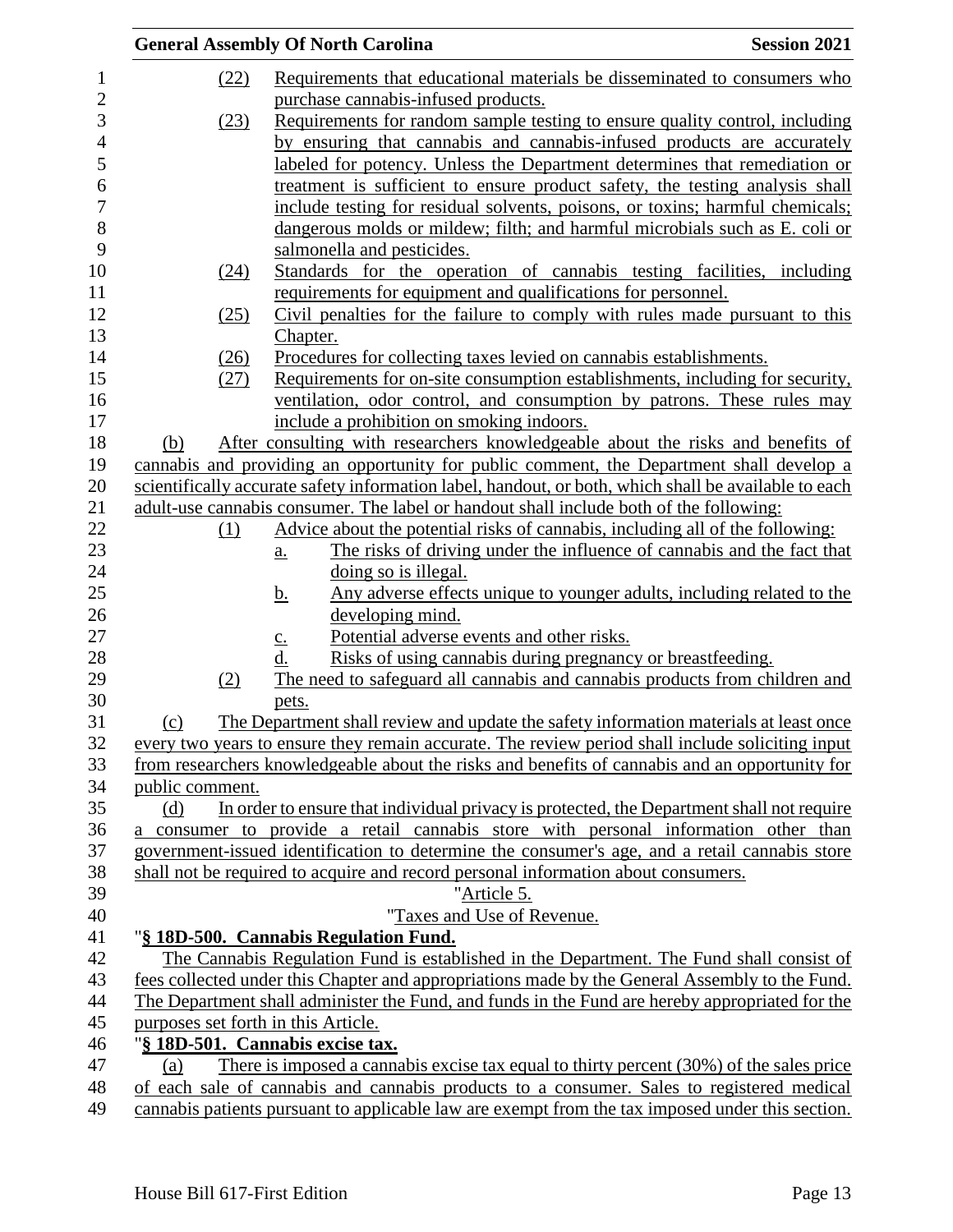|                              | <b>General Assembly Of North Carolina</b>                                                         | <b>Session 2021</b> |
|------------------------------|---------------------------------------------------------------------------------------------------|---------------------|
| (b)                          | The tax imposed by this section shall be paid by the consumer to the cannabis                     |                     |
|                              | establishment. Each cannabis establishment shall collect from the consumer the full amount of     |                     |
|                              | the tax payable on each taxable sale.                                                             |                     |
| (c)                          | On the fifteenth day of each month, every cannabis establishment that sells cannabis              |                     |
|                              | to consumers shall pay the excise taxes due on the cannabis that the cannabis establishment sold  |                     |
| in the prior calendar month. |                                                                                                   |                     |
| (d)                          | The cannabis excise tax shall be separately itemized from the cannabis excise tax on              |                     |
|                              | the receipt provided to the purchaser.                                                            |                     |
|                              | "§ 18D-502. Cannabis local option tax.                                                            |                     |
| (a)                          | Any municipality may collect a cannabis local option tax of two percent (2%) of the               |                     |
|                              | sales price on each sale of cannabis and cannabis products to a consumer in the municipality.     |                     |
|                              | Sales to registered medical cannabis patients pursuant to applicable law are exempt from the tax  |                     |
| imposed under this section.  |                                                                                                   |                     |
| (b)                          | The cannabis local option tax may be adopted by a municipality that has provided (i)              |                     |
|                              | notice of the imposition and (ii) the amount to the Department of Revenue at least 90 days prior  |                     |
|                              | to the first day of the tax quarter when the cannabis local option tax will be collected.         |                     |
| (c)                          | The tax imposed by this section shall be paid by the consumer to the cannabis                     |                     |
|                              | establishment. Each cannabis establishment shall collect from the consumer the full amount of     |                     |
|                              | the tax payable on each taxable sale.                                                             |                     |
| (d)                          | On the fifteenth day of each month, every cannabis establishment that sells cannabis              |                     |
|                              | to consumers shall pay the local option taxes due on the cannabis that the cannabis establishment |                     |
|                              | sold in the prior calendar month.                                                                 |                     |
| (e)                          | The tax imposed by this section is separate from and in addition to the cannabis excise           |                     |
|                              | tax authorized under G.S. 18D-501. The tax imposed by this section shall not be part of the sales |                     |
|                              | price to which the cannabis excise tax applies. The cannabis local option tax shall be separately |                     |
|                              | itemized from the cannabis excise tax on the receipt provided to the purchaser.                   |                     |
|                              | "§ 18D-503. Apportionment of revenue.                                                             |                     |
|                              | Revenues generated in excess of the amount needed to implement and enforce this Chapter           |                     |
|                              | by the cannabis excise tax shall be distributed every three months as follows:                    |                     |
| (1)                          | Twenty-five percent $(25%)$ shall be distributed to                                               | the Community       |
|                              | Reinvestment and Repair Fund established by this Chapter.                                         |                     |
| (2)                          | Ten percent (10%) shall be distributed to the Social Equity Fund established                      |                     |
|                              | by this Chapter.                                                                                  |                     |
| (3)                          | Three percent (3%) shall be distributed to the Cannabis Education and                             |                     |
|                              | Technical Assistance Fund established by this Chapter.                                            |                     |
| $\underline{(4)}$            | Seven percent (7%) shall be distributed to the Department of Health and                           |                     |
|                              | Human Services for use in evidence-based, voluntary programs for the                              |                     |
|                              | prevention or treatment of substance abuse.                                                       |                     |
|                              | Two percent (2%) shall be distributed to the Department of Health and Human                       |                     |
| <u>(5)</u>                   | Services for a scientifically and medically accurate public education campaign                    |                     |
|                              | educating youth and adults about the health and safety risks of alcohol,                          |                     |
|                              |                                                                                                   |                     |
|                              | tobacco, cannabis, and other substances, including the risks of driving while                     |                     |
|                              | impaired.                                                                                         |                     |
| <u>(6)</u>                   | Two percent (2%) shall be distributed to the Department of Health and Human                       |                     |
|                              | Services to fund diverse scientific, academic, or medical research on cannabis                    |                     |
|                              | or endocannabinoids, including research exploring the benefits of cannabis,                       |                     |
|                              | provided that all funded research data, results, and papers shall be released                     |                     |
|                              | into the public domain and shall be published for free and open access by the                     |                     |
|                              | public and by other researchers.                                                                  |                     |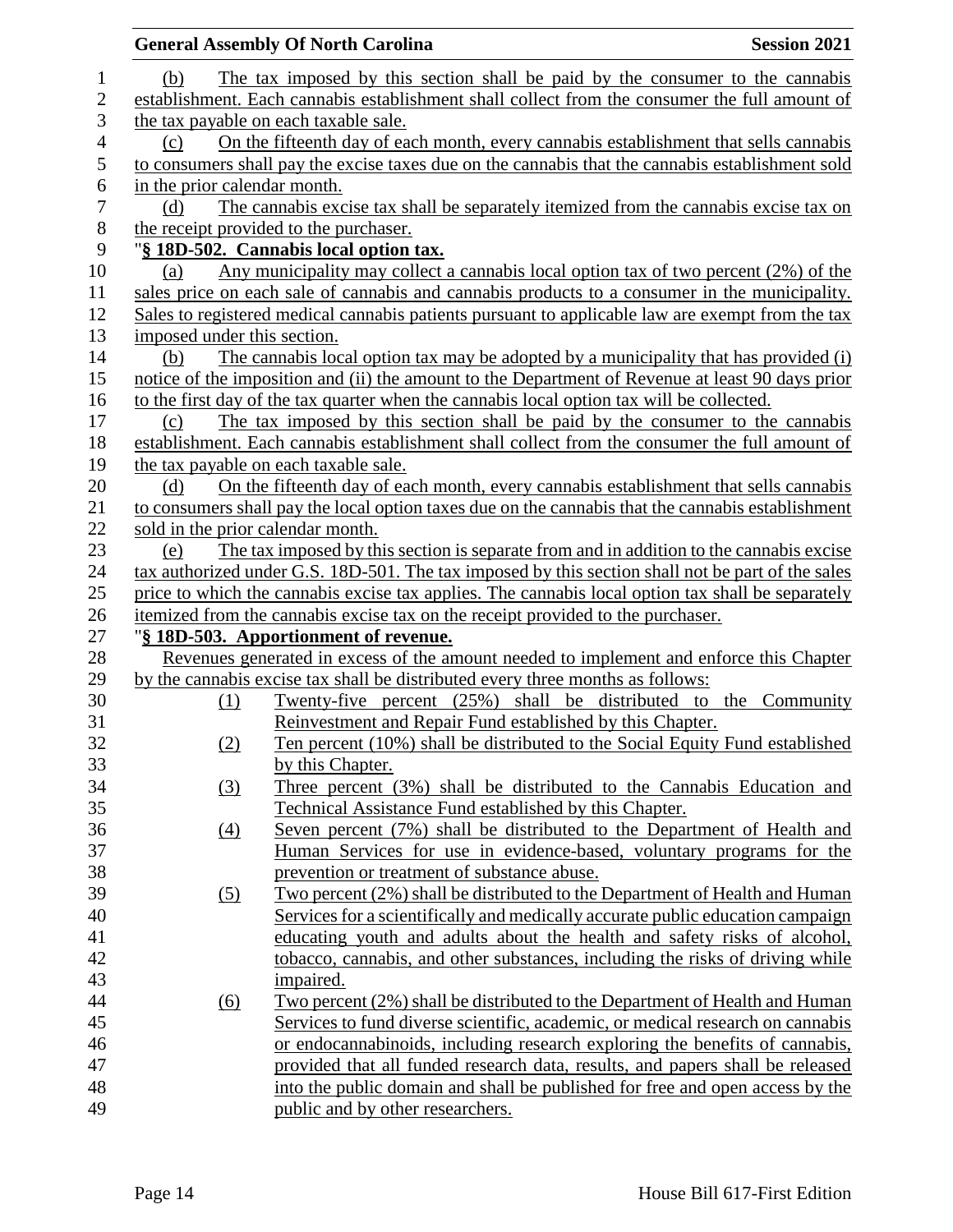|               | <b>General Assembly Of North Carolina</b><br><b>Session 2021</b>                                       |
|---------------|--------------------------------------------------------------------------------------------------------|
|               | Up to one percent (1%) shall be distributed to the Department of Public Safety<br>(7)                  |
|               | to fund Advanced Roadside Impaired Driving Enforcement and drug                                        |
|               | recognition expert training.                                                                           |
|               | Any remaining funds shall be deposited in the General Fund."<br>(8)                                    |
|               | <b>SECTION 1.2.</b> This Part becomes effective January 1, 2024, and applies to offenses               |
|               | committed on or after that date.                                                                       |
|               |                                                                                                        |
|               | PART II. AUTOMATIC EXPUNCTION OF MARIJUANA OFFENSES                                                    |
|               | <b>SECTION 2.1.</b> Article 5 of Chapter 15A of the General Statutes is amended by                     |
|               | adding a new section to read:                                                                          |
|               | "§ 15A-145.8B. Automatic expunction of certain marijuana offenses.                                     |
| (a)           | If a person was charged with an offense involving marijuana or hashish that is legal                   |
|               | under Chapter 18D of the General Statutes, and such person was convicted, such conviction shall        |
|               | be ordered to be automatically expunged no later than July 1, 2024, in the manner set forth in         |
| this section. |                                                                                                        |
| (b)           | The Administrative Office of the Courts shall determine which offenses meet the                        |
|               | criteria for expunction set forth in subsection (a) of this section. Upon completing the               |
|               | determination required under this subsection, the Administrative Office of the Courts shall            |
|               | provide an electronic list of the offenses to the clerk of each superior court. Upon receipt of the    |
|               | electronic list required under this subsection, the clerk of each superior court shall prepare an      |
|               | order of expungement for each case that meets the criteria set forth in subsection (a) of this section |
|               | and was finalized in his or her court. Upon completion of the order of expungement, the court          |
|               | shall order the expunction. Upon order of expungement, the clerk shall forward the petition to         |
|               | the Administrative Office of the Courts.                                                               |
| (c)           | No person as to whom such an order has been entered under this section shall be held                   |
|               | thereafter under any provision of any law to be guilty of perjury, or to be guilty of otherwise        |
|               | giving a false statement or response to any inquiry made for any purpose, by reason of the             |
|               | person's failure to recite or acknowledge any expunged entries concerning apprehension, charge,        |
| or trial.     |                                                                                                        |
| (d)           | The court shall also order that the conviction ordered expunged under this section be                  |
|               | expunged from the records of the court and direct all law enforcement agencies bearing record          |
|               | of the same to expunge their records of the conviction. The clerk shall notify State and local         |
|               | agencies of the court's order as provided in G.S. 15A-150.                                             |
| (e)           | Any other applicable State or local government agency shall expunge from its records                   |
|               | entries made as a result of the conviction ordered expunged under this section. The agency shall       |
|               | also reverse any administrative actions taken against a person whose record is expunged under          |
|               | this section as a result of the charges or convictions expunged. This subsection shall not apply to    |
|               | the Department of Justice for DNA records and samples stored in the State DNA Database and             |
|               | the State DNA Databank."                                                                               |
|               | <b>SECTION 2.2.</b><br>The Administrative Office of the Courts shall provide the list                  |
|               | required under G.S. 15A-145.8B(b), as enacted by this Part, by October 1, 2023.                        |
|               | <b>SECTION 2.3.</b> This Part becomes effective January 1, 2022.                                       |
|               |                                                                                                        |
|               | PART III. CONFORMING CHANGES                                                                           |
|               | <b>SECTION 3.1.</b> G.S. $90-87(16)$ is repealed.                                                      |
|               | <b>SECTION 3.2.</b> G.S. 90-94 is repealed.                                                            |
|               | <b>SECTION 3.3.</b> G.S. 90-95 reads as rewritten:                                                     |
|               | "§ 90-95. Violations; penalties.                                                                       |
|               |                                                                                                        |
| (b)           | Except as provided in subsections (h) and (i) of this section, any person who violates                 |
|               | G.S. $90-95(a)(1)$ with respect to:                                                                    |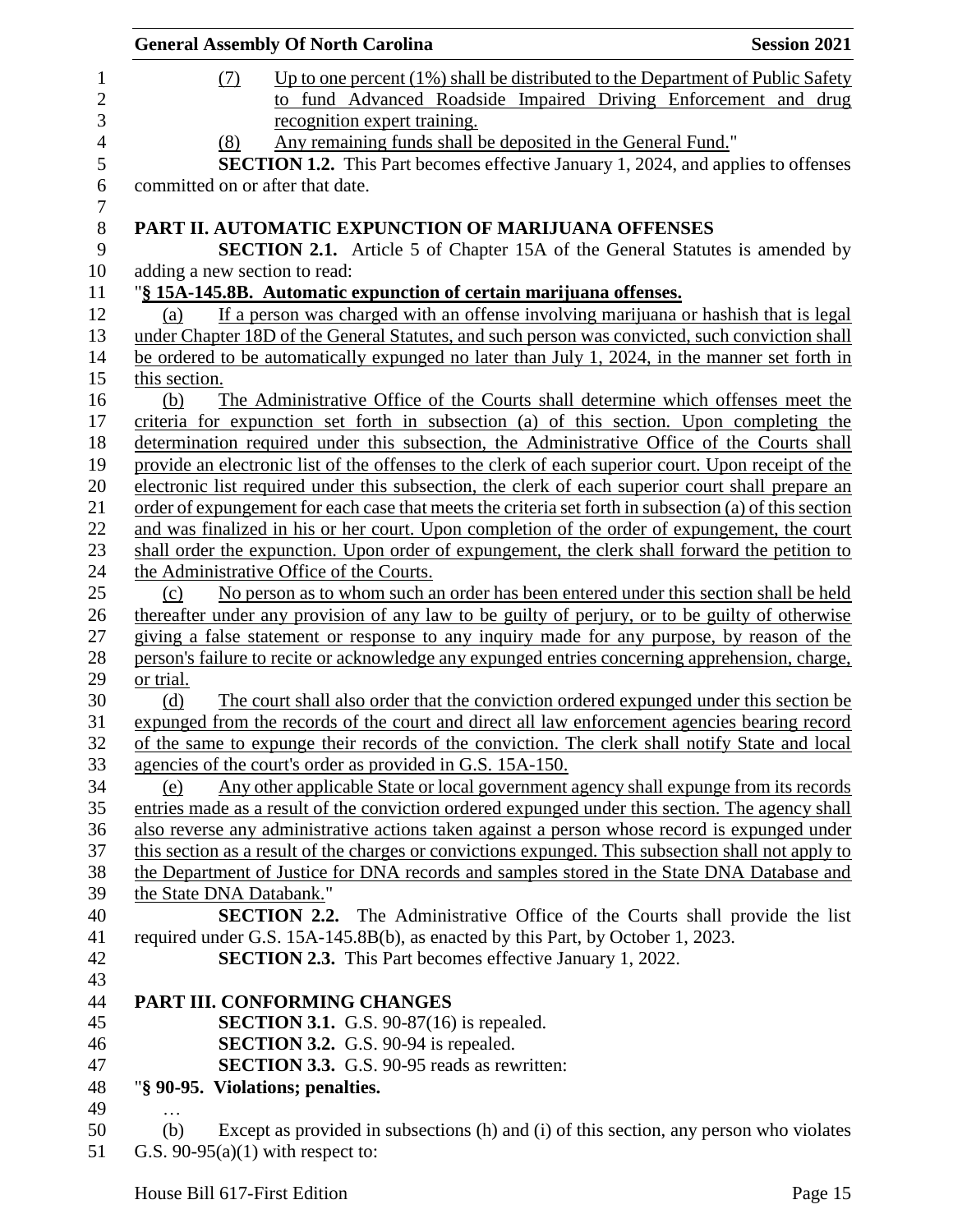| <b>General Assembly Of North Carolina</b> |                   | <b>Session 2021</b>                                                                             |  |
|-------------------------------------------|-------------------|-------------------------------------------------------------------------------------------------|--|
|                                           |                   |                                                                                                 |  |
|                                           | (2)               | A controlled substance classified in Schedule III, IV, V, or VI or V shall be                   |  |
|                                           |                   | punished as a Class I felon, except that the sale of a controlled substance                     |  |
|                                           |                   | classified in Schedule III, IV, $V$ , or $V$ I or V shall be punished as a Class H              |  |
|                                           |                   | felon. The transfer of less than 5 grams of marijuana for no remuneration shall                 |  |
|                                           |                   | not constitute a delivery in violation of G.S. 90-95(a)(1).                                     |  |
| (d)                                       |                   | Except as provided in subsections (h) and (i) of this section, any person who violates          |  |
|                                           |                   | G.S. $90-95(a)(3)$ with respect to:                                                             |  |
|                                           | (4)               | A controlled substance classified in Schedule VI shall be guilty of a Class 3                   |  |
|                                           |                   | misdemeanor, but any sentence of imprisonment imposed must be suspended                         |  |
|                                           |                   | and the judge may not require at the time of sentencing that the defendant                      |  |
|                                           |                   | serve a period of imprisonment as a special condition of probation. If the                      |  |
|                                           |                   | quantity of the controlled substance exceeds one-half of an ounce                               |  |
|                                           |                   | (avoirdupois) of marijuana or one twentieth of an ounce (avoirdupois) of the                    |  |
|                                           |                   | extracted resin of marijuana, commonly known as hashish, the violation shall                    |  |
|                                           |                   | be punishable as a Class 1 misdemeanor. If the quantity of the controlled                       |  |
|                                           |                   | substance exceeds one and one-half ounces (avoirdupois) of marijuana, or                        |  |
|                                           |                   | three-twentieths of an ounce (avoirdupois) of the extracted resin of marijuana,                 |  |
|                                           |                   | commonly known as hashish, or if the controlled substance consists of any                       |  |
|                                           |                   | quantity of synthetic tetrahydrocannabinols or tetrahydrocannabinols isolated                   |  |
|                                           |                   | from the resin of marijuana, the violation shall be punishable as a Class I                     |  |
|                                           |                   | felony.                                                                                         |  |
|                                           |                   |                                                                                                 |  |
| (e)                                       |                   | The prescribed punishment and degree of any offense under this Article shall be                 |  |
|                                           |                   | subject to the following conditions, but the punishment for an offense may be increased only by |  |
|                                           |                   | the maximum authorized under any one of the applicable conditions:                              |  |
|                                           |                   |                                                                                                 |  |
|                                           | (8)               | Any person 21 years of age or older who commits an offense under                                |  |
|                                           |                   | G.S. $90-95(a)(1)$ on property used for a child care center, or for an elementary               |  |
|                                           |                   | or secondary school or within 1,000 feet of the boundary of real property used                  |  |
|                                           |                   | for a child care center, or for an elementary or secondary school shall be                      |  |
|                                           |                   | punished as a Class E felon. For purposes of this subdivision, the transfer of                  |  |
|                                           |                   | less than five grams of marijuana for no remuneration shall not constitute a                    |  |
|                                           |                   | delivery in violation of G.S. $90-95(a)(1)$ . For purposes of this subdivision, a               |  |
|                                           |                   | child care center is as defined in G.S. $110-86(3)a$ , and that is licensed by the              |  |
|                                           |                   | Secretary of the Department of Health and Human Services.                                       |  |
|                                           |                   |                                                                                                 |  |
|                                           | (10)              | Any person 21 years of age or older who commits an offense under                                |  |
|                                           |                   | G.S. $90-95(a)(1)$ on property that is a public park or within 1,000 feet of the                |  |
|                                           |                   | boundary of real property that is a public park shall be punished as a Class E                  |  |
|                                           |                   | felon. For purposes of this subdivision, the transfer of less than five grams of                |  |
|                                           |                   | marijuana for no remuneration shall not constitute a delivery in violation of                   |  |
|                                           |                   | $G.S. 90-95(a)(1)$ .                                                                            |  |
| .<br>(h)                                  |                   | Notwithstanding any other provision of law, the following provisions apply except as            |  |
|                                           |                   | otherwise provided in this Article:                                                             |  |
|                                           | $\leftrightarrow$ | Any person who sells, manufactures, delivers, transports, or possesses in                       |  |
|                                           |                   | excess of 10 pounds (avoirdupois) of marijuana shall be guilty of a felony                      |  |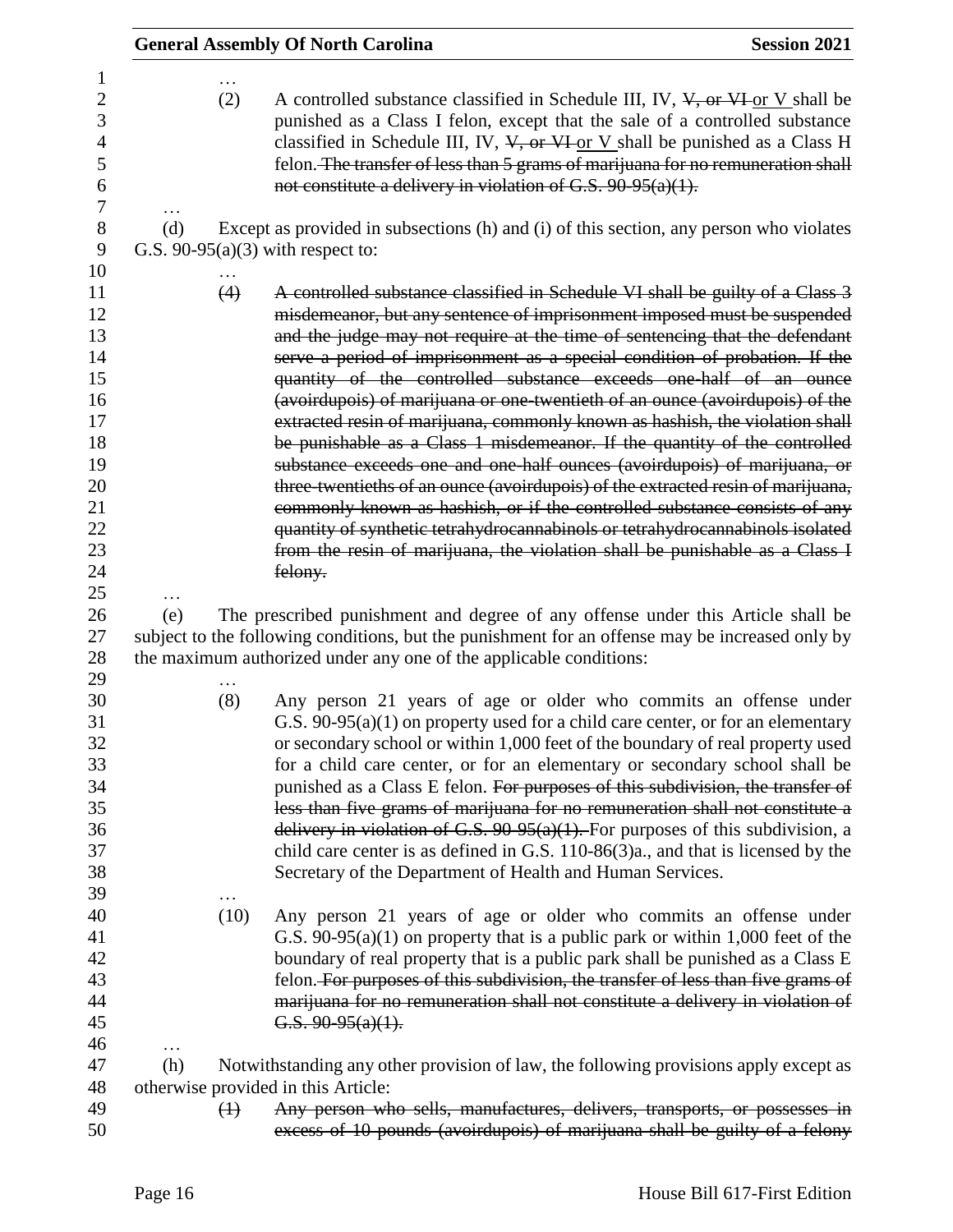|                              |                   |                | <b>General Assembly Of North Carolina</b>                      | <b>Session 2021</b>                                                                                     |
|------------------------------|-------------------|----------------|----------------------------------------------------------------|---------------------------------------------------------------------------------------------------------|
|                              |                   |                |                                                                | which felony shall be known as "trafficking in marijuana" and if the quantity                           |
|                              |                   |                | of such substance involved:                                    |                                                                                                         |
|                              |                   | $a$ .          |                                                                | Is in excess of 10 pounds, but less than 50 pounds, such person shall                                   |
|                              |                   |                |                                                                | be punished as a Class H felon and shall be sentenced to a minimum                                      |
|                              |                   |                |                                                                | term of 25 months and a maximum term of 39 months in the State's                                        |
|                              |                   |                |                                                                | prison and shall be fined not less than five thousand dollars (\$5,000);                                |
|                              |                   | $\mathbf{b}$ . |                                                                | Is 50 pounds or more, but less than 2,000 pounds, such person shall be                                  |
|                              |                   |                |                                                                | punished as a Class G felon and shall be sentenced to a minimum term                                    |
|                              |                   |                |                                                                | of 35 months and a maximum term of 51 months in the State's prison                                      |
|                              |                   |                |                                                                | and shall be fined not less than twenty-five thousand dollars (\$25,000);                               |
|                              |                   | $e_{i}$        |                                                                | Is 2,000 pounds or more, but less than 10,000 pounds, such person                                       |
|                              |                   |                |                                                                | shall be punished as a Class F felon and shall be sentenced to a                                        |
|                              |                   |                |                                                                | minimum term of 70 months and a maximum term of 93 months in the                                        |
|                              |                   |                |                                                                | State's prison and shall be fined not less than fifty thousand dollars                                  |
|                              |                   |                | $(*550,000);$                                                  |                                                                                                         |
|                              |                   | d.             |                                                                | Is 10,000 pounds or more, such person shall be punished as a Class D                                    |
|                              |                   |                |                                                                | felon and shall be sentenced to a minimum term of 175 months and a                                      |
|                              |                   |                |                                                                | maximum term of 222 months in the State's prison and shall be fined                                     |
|                              |                   |                | not less than two hundred thousand dollars (\$200,000).        |                                                                                                         |
|                              |                   |                |                                                                |                                                                                                         |
|                              |                   |                | <b>SECTION 3.4.</b> G.S. 90-113.22A is repealed.               |                                                                                                         |
|                              |                   |                | SECTION 3.5. G.S. 90-113.21 reads as rewritten:                |                                                                                                         |
|                              |                   |                | "§ 90-113.21. General provisions.                              |                                                                                                         |
| (a)                          |                   |                |                                                                | As used in this Article, "drug paraphernalia" means all equipment, products and                         |
|                              |                   |                |                                                                | materials of any kind that are used to facilitate, or intended or designed to facilitate, violations of |
|                              |                   |                |                                                                | the Controlled Substances Act, including planting, propagating, cultivating, growing, harvesting,       |
|                              |                   |                |                                                                | manufacturing, compounding, converting, producing, processing, preparing, testing, analyzing,           |
|                              |                   |                |                                                                | packaging, repackaging, storing, containing, and concealing controlled substances and injecting,        |
|                              |                   |                |                                                                | ingesting, inhaling, or otherwise introducing controlled substances into the human body. "Drug          |
|                              |                   |                | paraphernalia" includes, but is not limited to, the following: |                                                                                                         |
|                              | $\cdots$          |                |                                                                |                                                                                                         |
|                              | $\leftrightarrow$ |                |                                                                | Separation gins and sifters for removing twigs and seeds from, or otherwise                             |
|                              |                   |                | cleaning or refining, marijuana;                               |                                                                                                         |
|                              | .                 |                |                                                                |                                                                                                         |
|                              | (12)              |                |                                                                | Objects for ingesting, inhaling, or otherwise introducing marijuana, cocaine,                           |
|                              |                   |                | hashish, or hashish oil-cocaine into the body, such as:        |                                                                                                         |
|                              |                   | a.             |                                                                | Metal, wooden, acrylic, glass, stone, plastic, or ceramic pipes with or                                 |
|                              |                   |                |                                                                | without screens, permanent screens, hashish heads, or punctured metal                                   |
|                              |                   |                | bowls;                                                         |                                                                                                         |
|                              |                   | b.             | Water pipes;                                                   |                                                                                                         |
|                              |                   | $\mathbf{c}$ . | Carburetion tubes and devices;                                 |                                                                                                         |
|                              |                   | d.             | Smoking and carburetion masks;                                 |                                                                                                         |
|                              |                   | e.             |                                                                | Objects, commonly called roach clips, for holding burning material,                                     |
|                              |                   |                |                                                                | such as a marijuana cigarette, material that has become too small or                                    |
|                              |                   |                | too short to be held in the hand;                              |                                                                                                         |
|                              |                   | Ħ              |                                                                |                                                                                                         |
|                              |                   |                | <b>SECTION 3.6.</b> G.S. 105-113.106 reads as rewritten:       |                                                                                                         |
| "§ 105-113.106. Definitions. |                   |                |                                                                |                                                                                                         |
|                              |                   |                | The following definitions apply in this Article:               |                                                                                                         |
|                              |                   |                |                                                                |                                                                                                         |
|                              | (3)               |                | Dealer. $-$ Any of the following:                              |                                                                                                         |
|                              |                   |                |                                                                |                                                                                                         |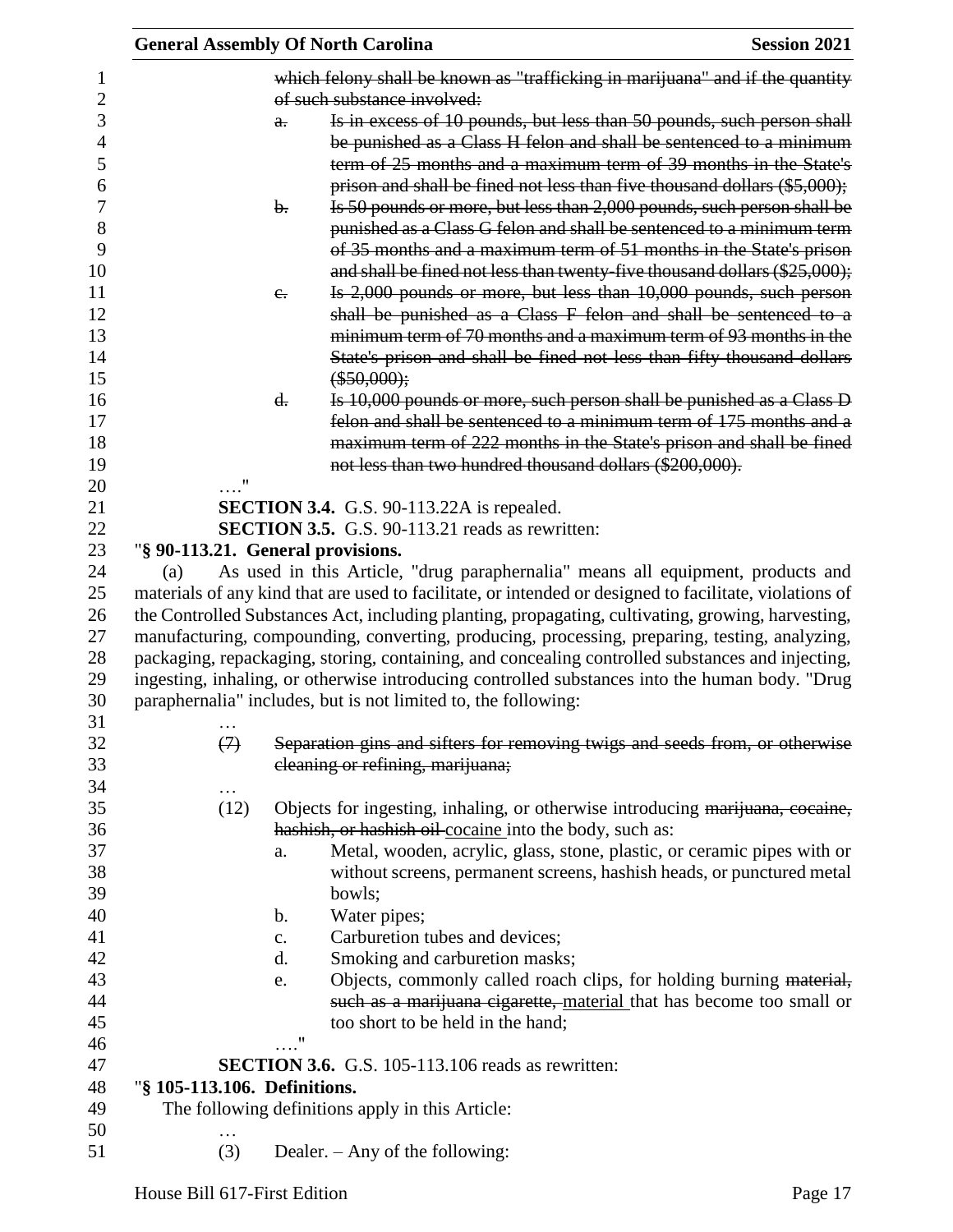|                      |                            | <b>General Assembly Of North Carolina</b>                                                                                                                                                                                                                                                                                                                                    | <b>Session 2021</b> |
|----------------------|----------------------------|------------------------------------------------------------------------------------------------------------------------------------------------------------------------------------------------------------------------------------------------------------------------------------------------------------------------------------------------------------------------------|---------------------|
|                      |                            | A person who actually or constructively possesses more than 42.5<br>a.<br>grams of marijuana, seven or more grams of any other controlled<br>substance other than marijuana that is sold by weight, or 10 or more<br>dosage units of any other controlled substance that is not sold by<br>weight.<br>A person who in violation of Chapter 18B of the General Statutes<br>b. |                     |
|                      |                            | possesses illicit spirituous liquor for sale.<br>A person who in violation of Chapter 18B of the General Statutes<br>c.                                                                                                                                                                                                                                                      |                     |
|                      |                            | possesses mash.<br>A person who in violation of Chapter 18B of the General Statutes<br>d.<br>possesses an illicit mixed beverage for sale.                                                                                                                                                                                                                                   |                     |
|                      | (6)<br>$\ldots$ "          | Marijuana. All parts of the plant of the genus Cannabis, whether growing or<br>not; the seeds of this plant; the resin extracted from any part of this plant; and<br>every compound, salt, derivative, mixture, or preparation of this plant, its<br>seeds, or its resin.                                                                                                    |                     |
|                      |                            | <b>SECTION 3.7.</b> G.S. 105-113.107 reads as rewritten:                                                                                                                                                                                                                                                                                                                     |                     |
|                      |                            | "§ 105-113.107. Excise tax on unauthorized substances.                                                                                                                                                                                                                                                                                                                       |                     |
| (a)                  |                            | Controlled Substances. - An excise tax is levied on controlled substances possessed,                                                                                                                                                                                                                                                                                         |                     |
|                      |                            | either actually or constructively, by dealers at the following rates:                                                                                                                                                                                                                                                                                                        |                     |
|                      | $\leftrightarrow$          | At the rate of forty cents $(40¢)$ for each gram, or fraction thereof, of harvested<br>marijuana stems and stalks that have been separated from and are not mixed                                                                                                                                                                                                            |                     |
|                      |                            | with any other parts of the marijuana plant.<br>At the rate of three dollars and fifty cents (\$3.50) for each gram, or fraction                                                                                                                                                                                                                                             |                     |
|                      | $\left(\frac{1}{a}\right)$ | thereof, of marijuana, other than separated stems and stalks taxed under                                                                                                                                                                                                                                                                                                     |                     |
|                      |                            | subdivision (1) of this [sub] section, or synthetic cannabinoids.                                                                                                                                                                                                                                                                                                            |                     |
|                      | (1b)                       | At the rate of fifty dollars (\$50.00) for each gram, or fraction thereof, of                                                                                                                                                                                                                                                                                                |                     |
|                      |                            | cocaine.                                                                                                                                                                                                                                                                                                                                                                     |                     |
|                      | (1c)                       | At the rate of fifty dollars (\$50.00) for each gram, or fraction thereof, of any                                                                                                                                                                                                                                                                                            |                     |
|                      |                            | low-street-value drug that is sold by weight.                                                                                                                                                                                                                                                                                                                                |                     |
|                      | (2)                        | At the rate of two hundred dollars (\$200.00) for each gram, or fraction thereof,                                                                                                                                                                                                                                                                                            |                     |
|                      |                            | of any other controlled substance that is sold by weight.                                                                                                                                                                                                                                                                                                                    |                     |
|                      | (2a)                       | At the rate of fifty dollars (\$50.00) for each 10 dosage units, or fraction                                                                                                                                                                                                                                                                                                 |                     |
|                      |                            | thereof, of any low-street-value drug that is not sold by weight.                                                                                                                                                                                                                                                                                                            |                     |
|                      | (3)                        | At the rate of two hundred dollars (\$200.00) for each 10 dosage units, or                                                                                                                                                                                                                                                                                                   |                     |
|                      |                            | fraction thereof, of any other controlled substance that is not sold by weight.                                                                                                                                                                                                                                                                                              |                     |
| $\left( a1\right)$   |                            | Weight. $- A$ quantity of marijuana or other-controlled substance is measured by the                                                                                                                                                                                                                                                                                         |                     |
|                      |                            | weight of the substance whether pure or impure or dilute, or by dosage units when the substance                                                                                                                                                                                                                                                                              |                     |
|                      |                            | is not sold by weight, in the dealer's possession. A quantity of a controlled substance is dilute if                                                                                                                                                                                                                                                                         |                     |
|                      |                            | it consists of a detectable quantity of pure controlled substance and any excipients or fillers.                                                                                                                                                                                                                                                                             |                     |
| $\ldots$ "           |                            |                                                                                                                                                                                                                                                                                                                                                                              |                     |
|                      |                            | <b>SECTION 3.8.</b> G.S. 105-113.107A reads as rewritten:                                                                                                                                                                                                                                                                                                                    |                     |
|                      |                            | "§ 105-113.107A. Exemptions.                                                                                                                                                                                                                                                                                                                                                 |                     |
| (a)                  |                            | Authorized Possession. The tax levied in this Article does not apply to a substance                                                                                                                                                                                                                                                                                          |                     |
|                      |                            | in the possession of a dealer who is authorized by law to possess the substance. This exemption                                                                                                                                                                                                                                                                              |                     |
|                      |                            | applies only during the time the dealer's possession of the substance is authorized by law.                                                                                                                                                                                                                                                                                  |                     |
| $\bigoplus$          |                            | Certain Marijuana Parts. The tax levied in this Article does not apply to the                                                                                                                                                                                                                                                                                                |                     |
| following marijuana: |                            |                                                                                                                                                                                                                                                                                                                                                                              |                     |
|                      | $\leftrightarrow$          | Harvested mature marijuana stalks when separated from and not mixed with                                                                                                                                                                                                                                                                                                     |                     |
|                      |                            | any other parts of the marijuana plant.                                                                                                                                                                                                                                                                                                                                      |                     |